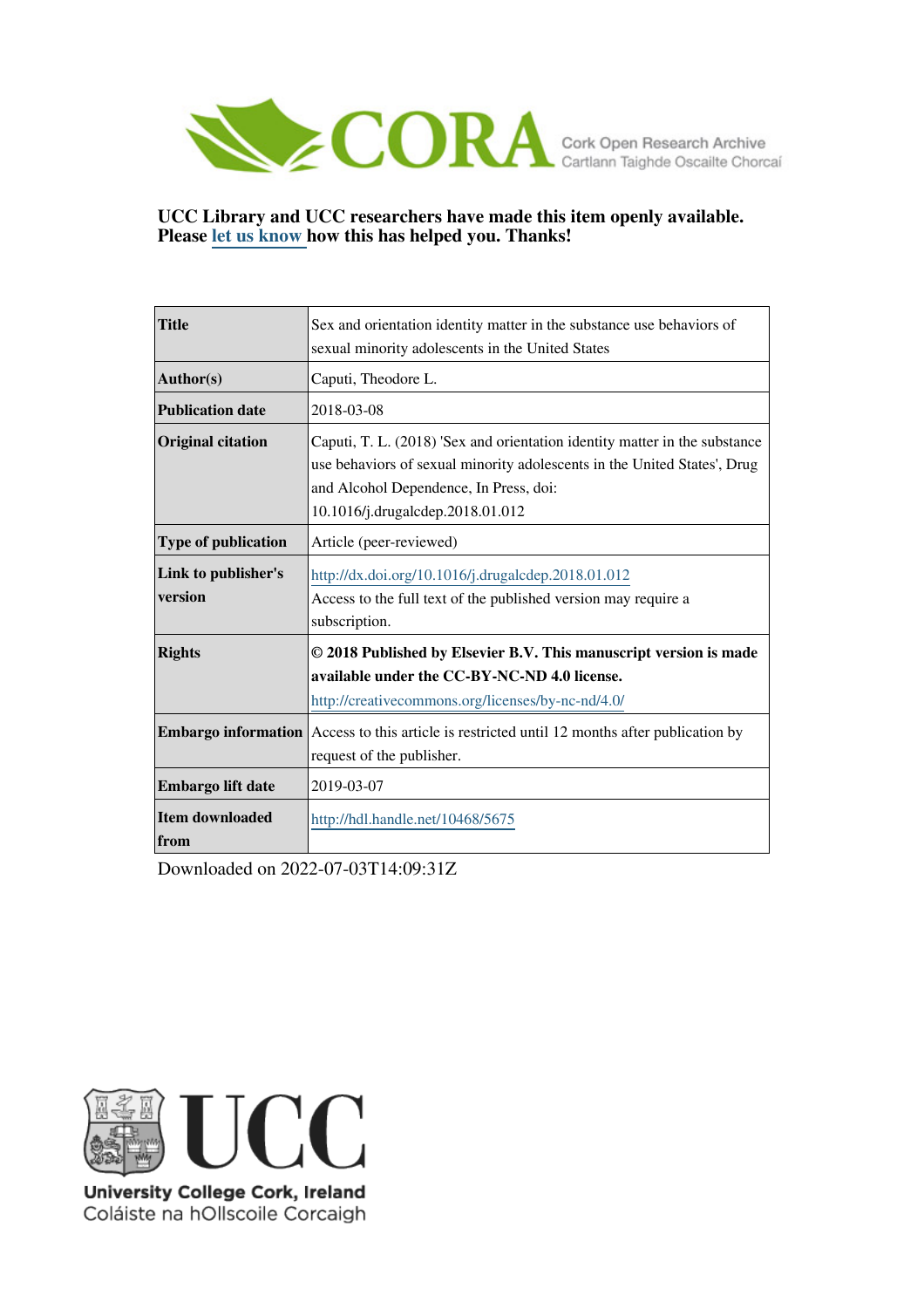## Accepted Manuscript

Title: Sex and orientation identity matter in the substance use behaviors of sexual minority adolescents in the United States

Author: Theodore L. Caputi



| PII:           | S0376-8716(18)30117-0                            |
|----------------|--------------------------------------------------|
| DOI:           | https://doi.org/10.1016/j.drugalcdep.2018.01.012 |
| Reference:     | <b>DAD 6845</b>                                  |
| To appear in:  | Drug and Alcohol Dependence                      |
| Received date: | 25-9-2017                                        |
| Revised date:  | $8-1-2018$                                       |
| Accepted date: | $9 - 1 - 2018$                                   |

Please cite this article as: Caputi, Theodore L., Sex and orientation identity matter in the substance use behaviors of sexual minority adolescents in the United States.Drug and Alcohol Dependence<https://doi.org/10.1016/j.drugalcdep.2018.01.012>

This is a PDF file of an unedited manuscript that has been accepted for publication. As a service to our customers we are providing this early version of the manuscript. The manuscript will undergo copyediting, typesetting, and review of the resulting proof before it is published in its final form. Please note that during the production process errors may be discovered which could affect the content, and all legal disclaimers that apply to the journal pertain.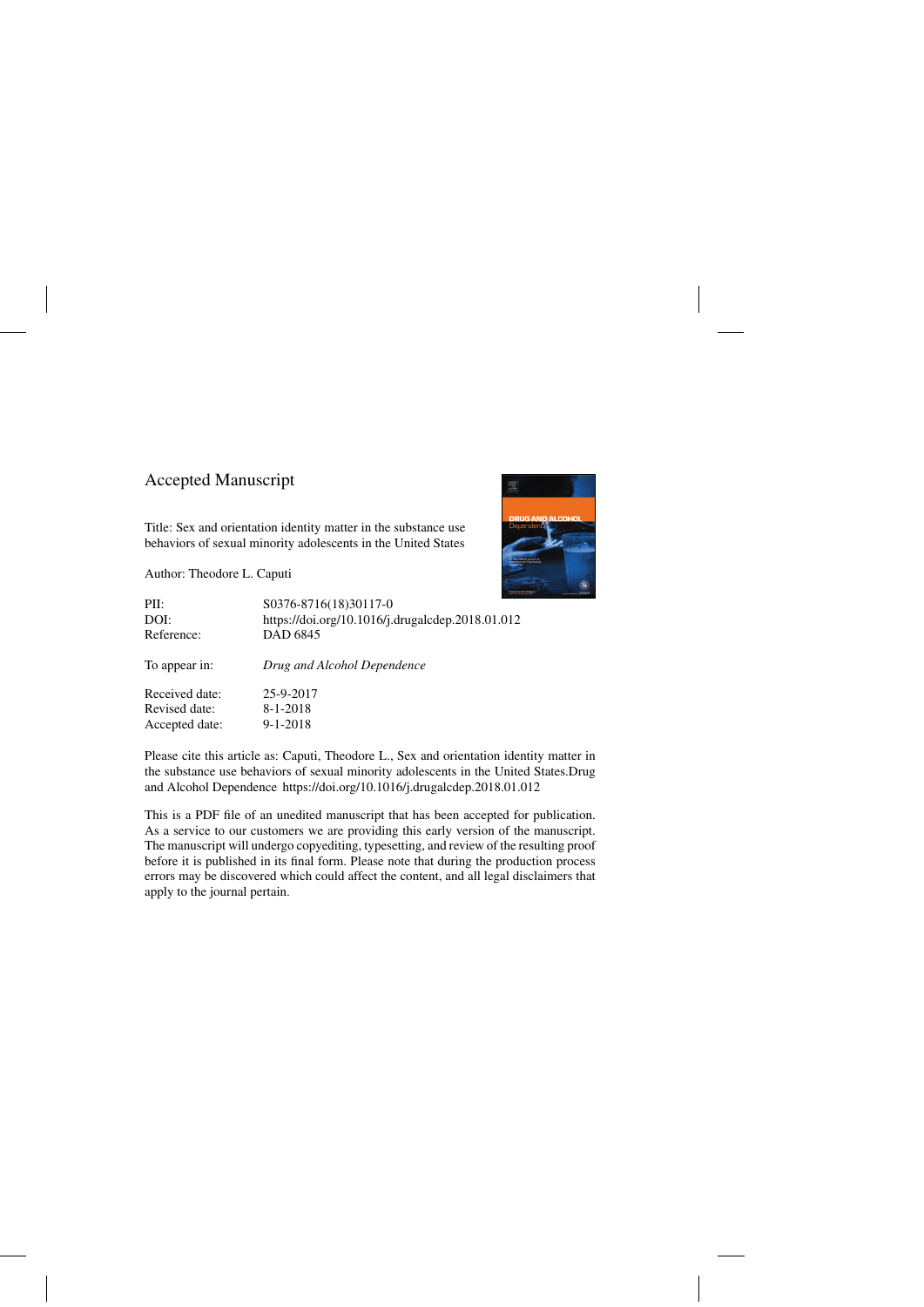**Sex and orientation identity matter in the substance use behaviors**

**of sexual minority adolescents in the United States**

Theodore L. Caputi a\*

<sup>a</sup> Department of Epidemiology and Public Health, University College Cork, Cork, Republic of Theodore L. Caputi <sup>a</sup><br>
\*Department of Epidemiology and Public Health, University College Cork, Cork, Republic of<br>
Ireland<br>
\*Correspondence<br>
Theodore L. Caputi<br>
\*Correspondence<br>
Theodore L. Caputi<br>
\*Correspondence<br>
Theodor

Ireland

## **\*Correspondence**

Theodore L. Caputi

Department of Epidemiology and Public Health, University College Cork

986 Swayze Ave., Washington Crossing, PA, USA, 18977

1-267-312-8471

[tcaputi@gmail.com](mailto:tcaputi@gmail.com)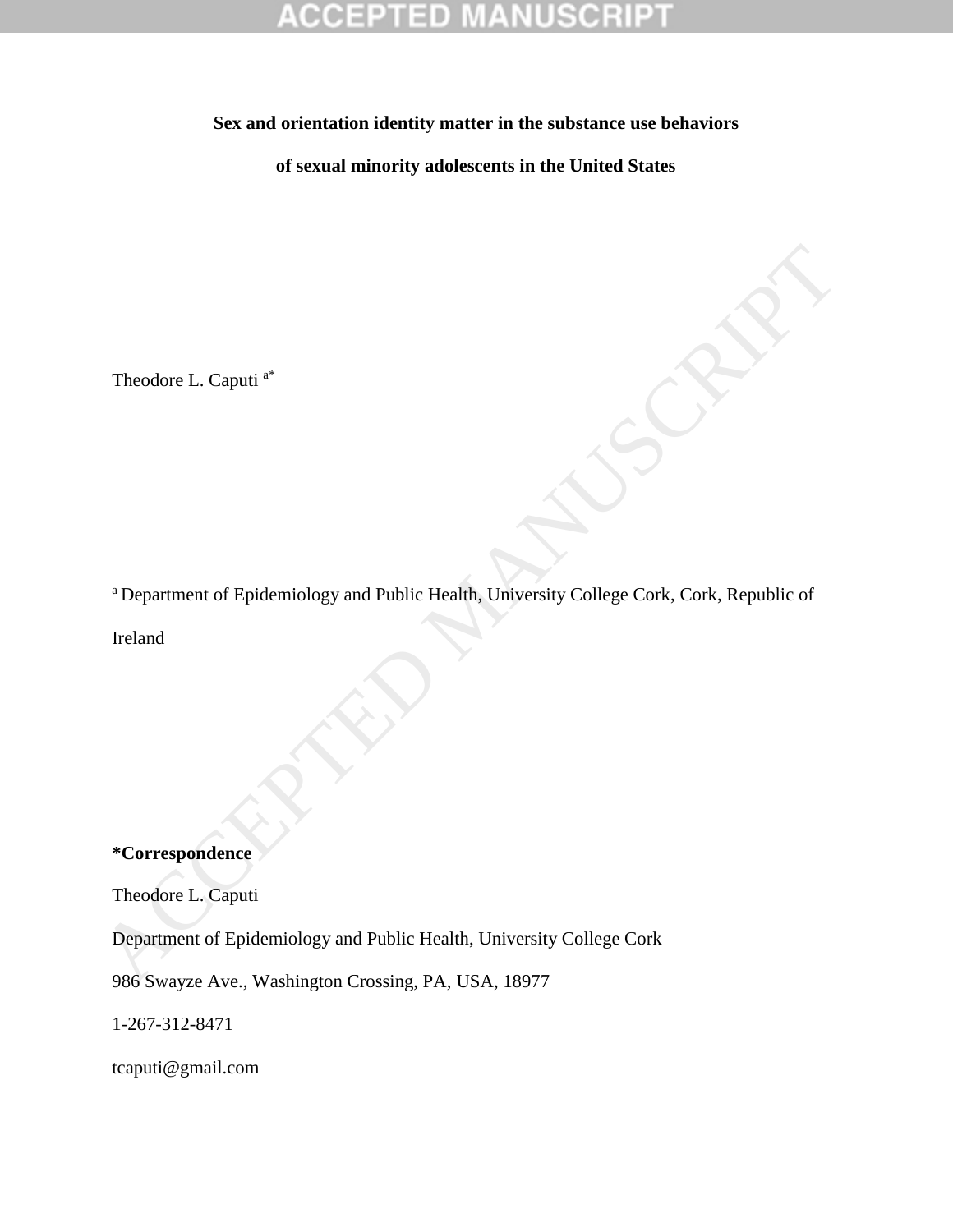## **Highlights**

- Sexual minority females are at an elevated risk for substance use.
- Bisexual females particularly appear to be at a high risk for substance use.
- Bisexual females should be prioritized in adolescent substance use prevention.

## **Abstract**

**Background:** Health sciences researchers are beginning to understand the differing experiences and health risks among sexual minority subgroups (i.e., those who describe themselves as homosexual/gay/lesbian, bisexual, or unsure/questioning). Such research can promote the allocation of resources to high-risk groups and the development of interventions tailored to their needs. The present study extends this line of research to substance use among adolescents. **Methods:** The lifetime and/or past 30-day alcohol, tobacco, cigarette, e-cigarette, marijuana, prescription drug, and illicit drug use of sexual minority and heterosexual adolescents was analyzed using data from the 2015 National Youth Risk Behavior Survey. Controlling for confounders, separate logistic regression models were fit for each substance use outcome. A simulation-based strategy was employed to report adjusted risk ratios for each substance use outcome for each sexual minority subgroup. **•** Bisexual females particularly appear to be at a high risk for substance use.<br>
• Bisexual females should be prioritized in adolescent substance use prevention.<br> **Abstract**<br> **Accelynomed:** Health sciences researchers ar

**Results:** Sexual minority females, particularly bisexual females, were at an elevated risk for substance use. For example, compared to heterosexual females, sexual minority females were 1.35 (95%CI 1.16-1.56) times more likely to have used a substance in the past 30 days, and bisexual females had an even further elevated risk ratio (RR: 1.48, 95%CI 1.28-1.69).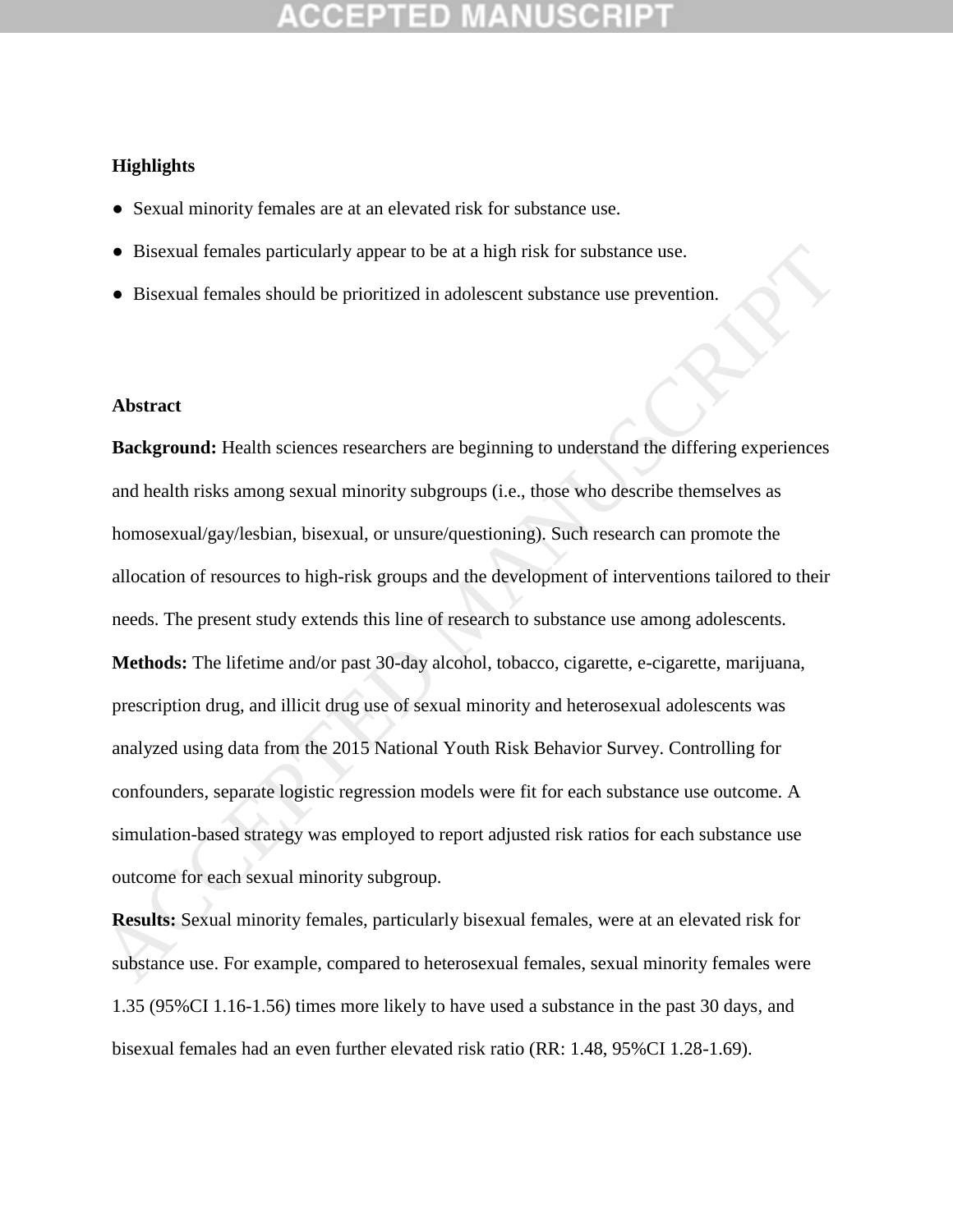**Conclusions:** Studying the variance among sexual minority subgroups will help practitioners, advocates, and policymakers identify high risk subgroups. In the case of substance use, this study suggests sexual minority females, particularly bisexual females, should become a target population for prevention and other interventions. The study conducts post-hoc analyses on secondary data, and so these results should be verified in more targeted studies. *Keywords:* sexual minority; substance use; lesbian; gay; bisexual; questioning; alcohol; marijuana; prescription drugs

### **1. Introduction**

It is now understood that differential stresses and pressures are endured by lesbian, gay, and bisexual, and questioning (LGBQ) adolescents (Drabble and Trochi, 2005; Hatzenbeuler, 2014). Consequently, it is now necessary to evaluate the differential health behaviors of these atrisk populations (Institute of Medicine, 2011; Meyer and Frost, 2013; Caputi et al., 2017). Conditions for sexual minority adolescents have changed considerably within the past decade (Russell et al., 2010; Perone, 2015; SCOTUS, 2015; Homma et al., 2016), and new risk estimates that take account for the diversity of sexual minority adolescents – including both sex and orientation identity – are necessary to discern the needs of these high-risk groups. population for prevention and other interventions. The study conducts post-hoc analyses on<br>secondary data, and so these results should be verified in more targeted studies.<br>*Keywords:* sexual minority; substance use; lesbi

Intragroup variance among adolescent substance use has seldom been explored in recent years. The most comprehensive previous analysis of intragroup variance among LGBQ adolescent drug use comes from a meta-analysis of 18 studies conducted by Marshal et al. (2008). In this study, the authors find that bisexuality and female sex are significant, positive modifiers on the relative risk of LGBQ adolescent substance use. The meta-analysis by Marshal et al. (2008) is useful as it draws upon results from several different kinds of samples including high-risk groups, schools, and the general population. However, because it relies on several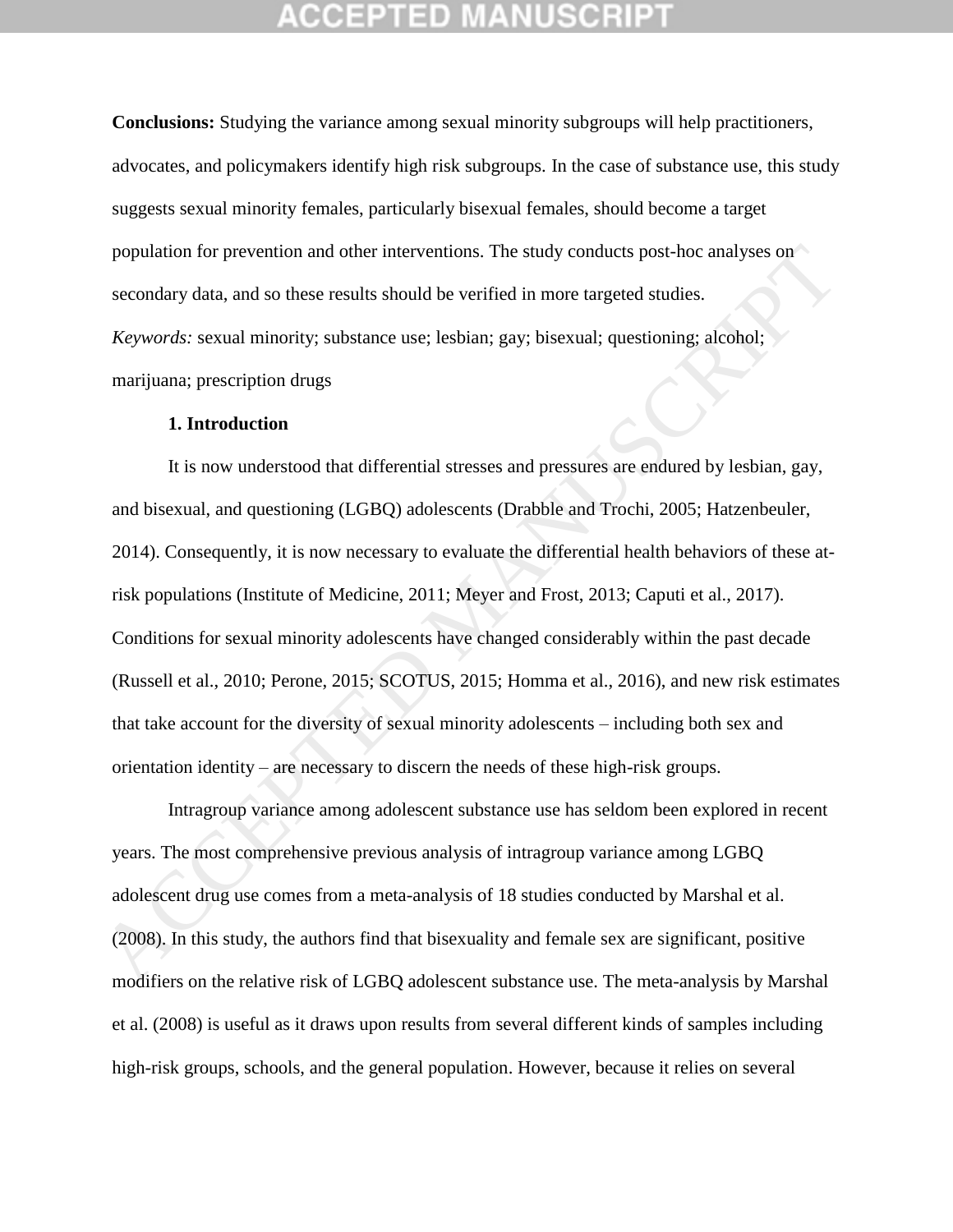## 12 2 11 2 D

different studies, it compiles different gradations of substance use (30-day, past-year, etc.) into a singular outcome of substance use. Further, it may rely too heavily on populations willing to ask their samples about adolescent sexual orientation as opposed to data representing a national sampling frame. Further, the meta-analysis uses data that is now, in some cases, two decades old, which was a different era for LGBQ sentiment in the United States.

Where intragroup variance among LGBQ adolescent substance use has been recently explored – namely, within the study of tobacco use – it has yielded significant and actionable findings. For example, several studies (Austin et al., 2004; Emory et al., 2016; Johnson et al., 2016) have found that female sexual minority subgroups, and particularly bisexual females, have higher odds of tobacco use in adolescence than their heterosexual counterparts. While the most comprehensive of these studies to date (Dai, 2017) uses odds ratios, making inference regarding relative risk difficult or impossible (Caputi, 2017), it is a signal that tobacco use interventions designed for adolescents should treat sexual minority females as a priority population. sampling frame. Further, the meta-analysis uses data that is now, in some cases, two decades old,<br>which was a different era for LGBQ sentiment in the United States.<br>Where intragroup variance among LGBQ adolescent substanc

Though there are few representative and contemporary studies examining the substance use risks of sexual minority adolescents, there is a thriving body of literature for sexual minority adults. In several studies conducted over several years, researchers have shown that sexual minority adults are more likely to exhibit several risk behaviors. Since the field has developed, some researchers have examined the intragroup variance within sexual minority adults (Cochran and Mays, 2016). For example, several studies have found that sexual minority women, and particularly bisexual women, are at an elevated risk for several health risk behaviors (e.g., McCabe et al., 2009; Blosnich et al., 2014; Kerr et al., 2014). Indeed, some research has shown differential trends within the sexual minority population in which the risk difference between sexual minority males and heterosexual males is shrinking, and the same risk difference for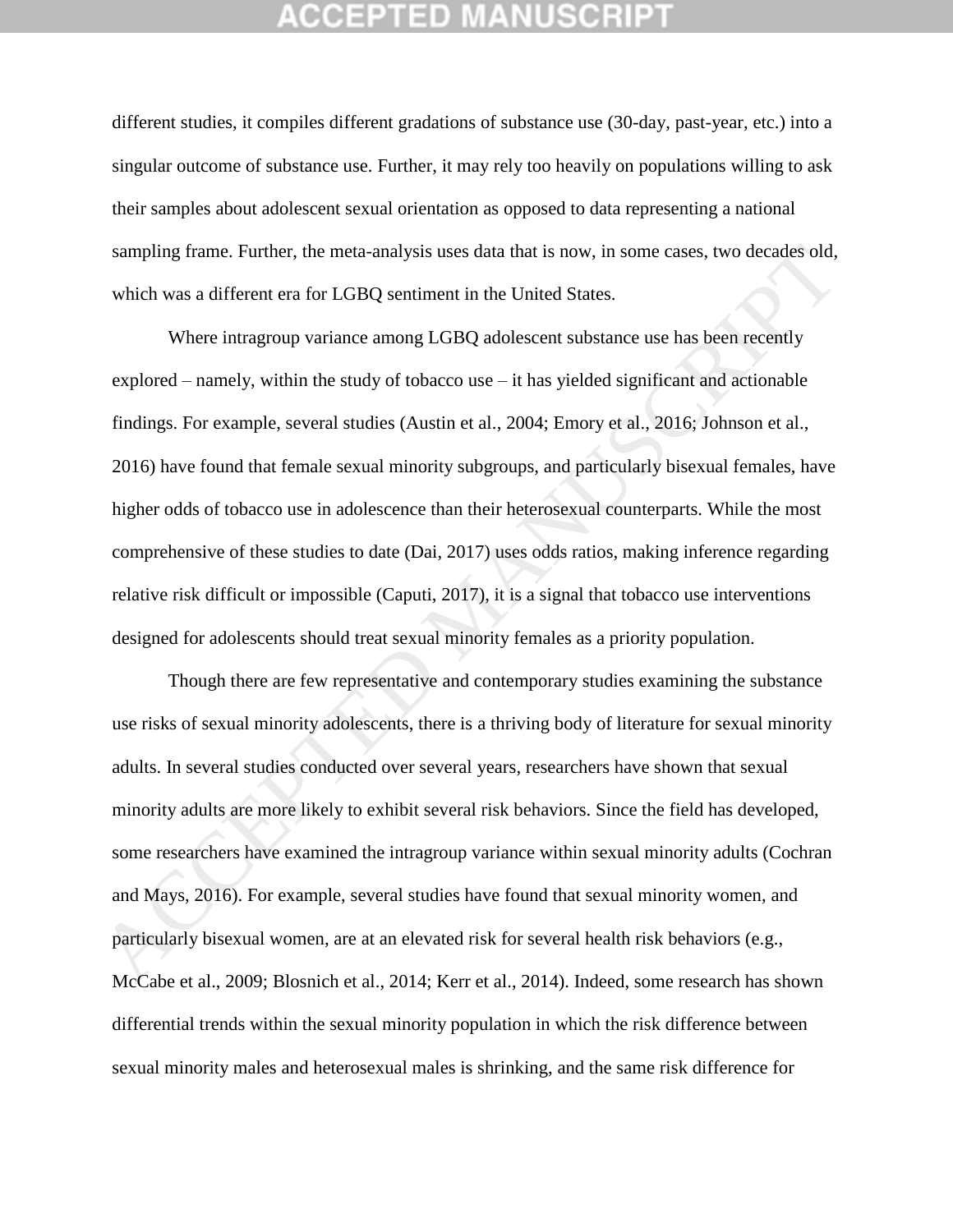## CEPTED

females is growing (Cochran and Mays, 2017). These trends over time are useful not only in describing which groups continue to be at high risk but also in diagnosing contributors to health risks among sexual minorities. Stressors change differentially for different subgroups, and so researchers may hypothesize which stressors are most significant from related changes in health behaviors. Importantly, research into intragroup variance among sexual minority adults' health behaviors has inspired action in support of the highest-risk subgroups (Cochran and Mays, 2016; Drabble and Trochi, 2005). It is reasonable that similar exploration among sexual minority adolescents may also yield significant findings and action on behalf of the high-risk subgroups.

The burden alcohol, tobacco, marijuana, non-medical prescription drug, and illicit drug use place on young people's livelihoods and society's health care resources is substantial (Whiteford et al., 2013), and a better understanding of at-risk populations can justify both the allocation of additional resources to help those communities and the development of specificallytailored programs and services (Zaza et al., 2016). The minority stressors that are known to cause elevated high risks among sexual minorities (Meyer and Frost, 2013; Saewyc, 2016) could covary among sex and orientation identity for adolescents. If they do, that finding could promote action to support the highest-needs groups and research into how that disparity could be ameliorated. Therefore, an exploration of the risks of substance use among the diversity of sexual minority subgroups is justified. researchers may hypothesize which stressors are most significant from related changes in health<br>bchaviors. Importantly, research into intragroup variance among sexual minority adults' health<br>bchaviors has inspired action i

## **2. Methods**

## *2.1 Data*

In this study, data from the public-use file of the 2015 National Youth Risk Behavior Survey (NYRBS) was leveraged. This file included the confidential responses of 15,624 adolescents.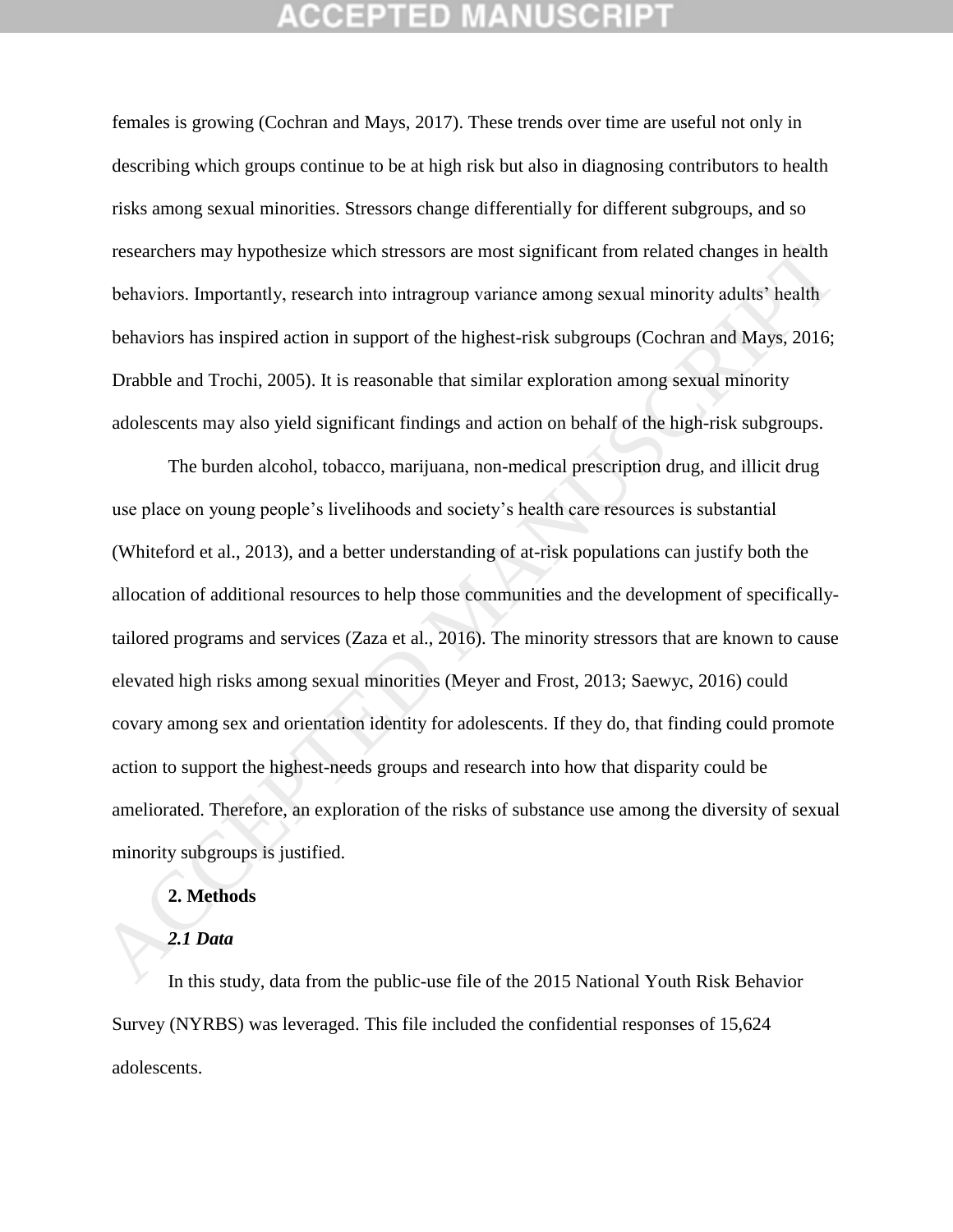The NYRBS is a biannual paper survey administered in schools using a three-stage cluster sample design of counties, schools within counties, and classrooms within schools to achieve a nationally-representative sample of American high school students (Brener et al., 2013). For the 2015 iteration, the NYRBS had an overall response rate of 60% (69% school response rate \* 86% participant response rate).

The 2015 NYRBS is an approved protocol by the Centers for Disease Control and Prevention's Institutional Review Board, which required appropriate consent from parents and assent from youth participants. Because the data was previously existing, publicly available, and entirely de-identified, the current study did not require further review under HHS regulation 45CFR 46.101(b)(4), which was confirmed by the University of Pennsylvania Institutional Review Board.

### *2.2 Dependent variable*

The reported use of alcohol, cigarettes, e-cigarettes, marijuana, and prescription drugs were assessed. Tobacco use altogether (incorporating use of cigarettes, cigars, smokeless tobacco, and/or e-cigarette use) and illicit drug use altogether (incorporating use of cocaine, ecstasy, hallucinogens, heroin, inhalants, marijuana, methamphetamine, prescription drugs, steroids, and/or synthetic marijuana) were also studied. It is noted that some use of marijuana captured within this measure may be medically motivated and, therefore, permitted under state law. However, because all marijuana use is illegal under federal law (i.e., U.S. Controlled Substances Act), and only approximately 0.35% of children age 12-17 reported using medical marijuana in the past year in the 2015 National Survey on Drug Use and Health, marijuana use is included in illicit drug use. Aggregate measures were developed for any and poly-drug (2 or 2013). For the 2015 iteration, the NYRBS had an overall response rate of 60% (69% school<br>response rate \* 86% participant response rate).<br>The 2015 NYRBS is an approved protocol by the Centers for Disease Control and<br>Prevent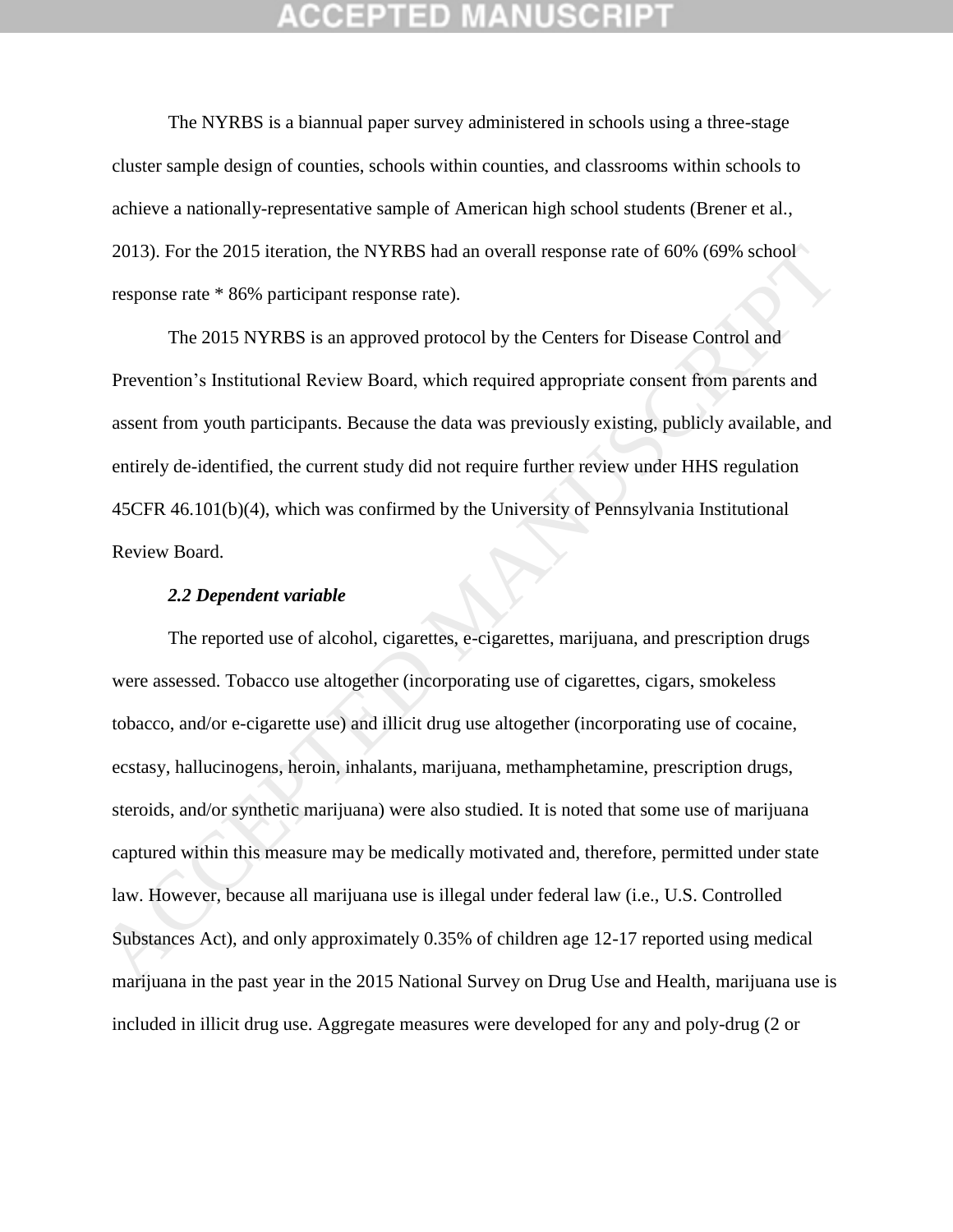more drugs) use for both the 30-day timeframe and the lifetime time-frame, based upon data availability for each timeframe.

Substance use outcomes were selected/developed based upon having an overall prevalence conducive to executing reasonably precise analyses within each of the sexual minority subgroups. That is, drug-specific data was available for cigar, smokeless tobacco, cocaine, ecstasy, hallucinogens, heroin, inhalants, methamphetamine, steroids, and synthetic marijuana use, but because each of these substance use outcomes are rare, they were aggregated in order to support reasonably precise analyses. Prescription drug misuse refers to reported use of a prescription medication without a prescription. E-cigarette use refers to reported use of an electronic vapor device, although it is not explicitly stated in the questionnaire that the electronic vapor device was used to vape liquid nicotine. prevalence conducive to executing reasonably precise analyses within each of the sexual<br>minority subgroups. That is, drug-specific data was available for cigar, smokeless tobacco,<br>cocaine, ecstasy, hallucinogens, heroin, i

### *2.3 Independent variables*

Each participants' sexual minority subgroup was determined both by sexual orientation and sex. Sex was evaluated with the question, "what is your sex?" with possible responses, "female" and "male" (respondents can only choose one).

Sexual orientation was measured in the YRBS through both orientation identity, i.e., how the respondent identifies, and sex of previous sexual contacts. These two measures showed some discordance. Because the sample size is larger for orientation, orientation comprises a more actionable group (i.e., it is much easier to observe a person's orientation than their sexual history), and including only children with a sexual history may bias the sample, sexual orientation rather than sex of past sexual contacts is used. This practice is in line with other studies of this sample (Dai, 2017; Zaza et al., 2016)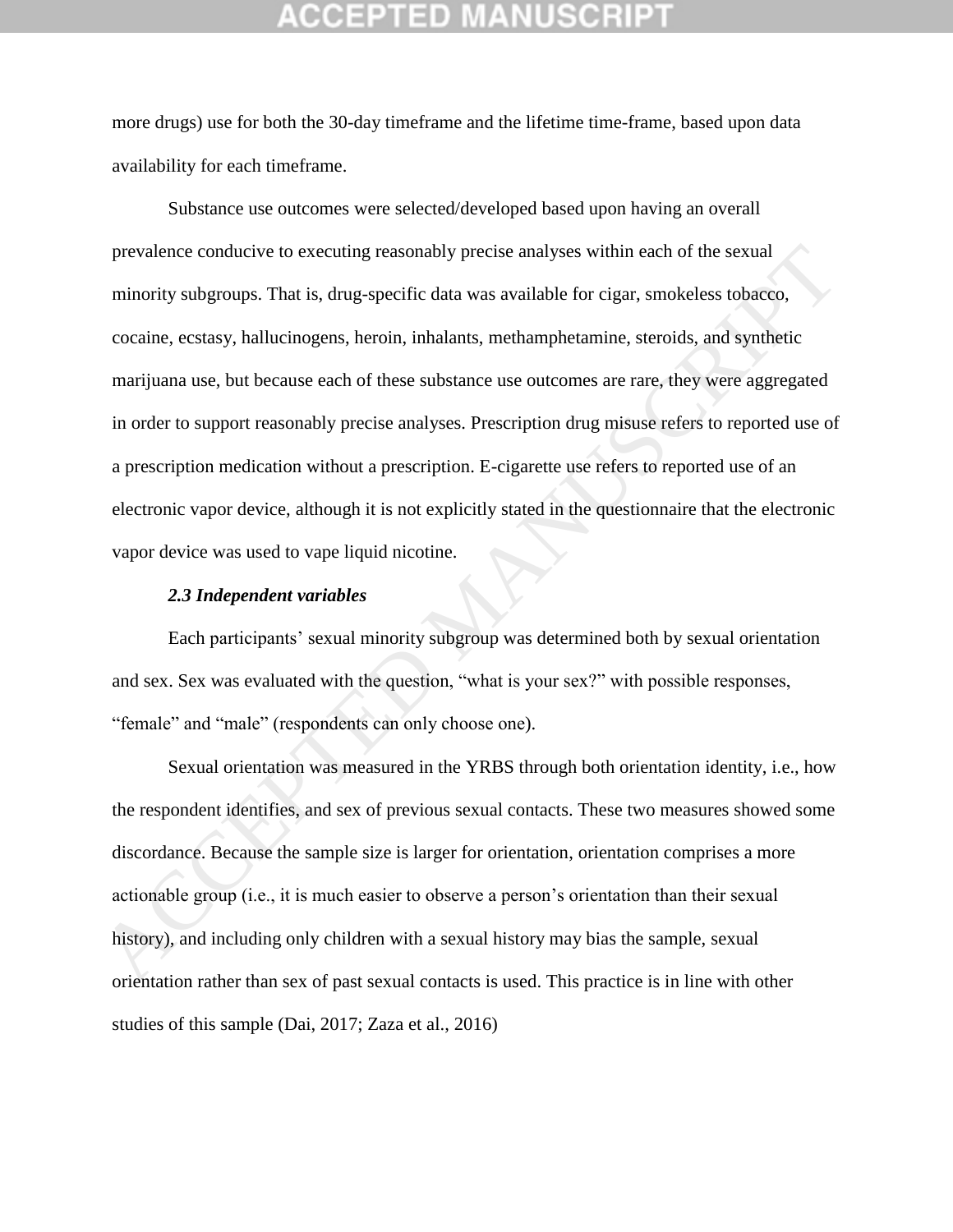# CEPTED

Sexual orientation was evaluated with the question, "which of the following best describes you?" with possible responses, "heterosexual (straight)," "gay or lesbian," "bisexual," and "not sure". Sex was evaluated with the question "What is your sex?" with possible responses "female" and "male". From these questions, participants were then categorized into sexual orientation subgroups as "heterosexual" (88.8% total, 84.5% female (N=6105), 93.1% male (N=6779)), "gay or lesbian" (2.0% total, 2.0% female (N=167), 2.0% male (N=154)), "bisexual"  $(6.0\% \text{ total}, 9.8\% \text{ female } (N=734), 2.4\% \text{ male } (N=178)),$  or "not sure," i.e., questioning  $(3.2\%$ total, 3.7% female (N=296), 2.6% male (N=199)).

### *2.4 Covariates*

Controls were added for the participants' sex (male/female), age (continuous), race/ethnicity (7 categories: 1. American Indian/Alaska Native, 2. Asian, 3. Black, 4. Hispanic, 5. Native Hawaiian/Pacific Islander, 6. White, and 7. Multiple Races (non-Hispanic)), English proficiency (1. very well or well or 2. not well or not well at all), and average academic grades (1. B or higher or 2. C or lower). These covariates were chosen to account for known differences in substance use behaviors among those with different sexes, ages, races, acculturation, and school/community connectedness (respectively). "female" and "male". From these questions, participants were then categorized into sexual<br>orientation subgroups as "hetcrosexual" (88.8% total, 84.5% female (N-6105), 93.1% male<br>(N=6779)), "gay or lesbian" (2.0% total, 2.

### *2.5 Statistical analysis*

First, descriptive analyses were conducted to describe prevalence rates of each of the substance use outcomes by sexual minority subgroup. Then, the data were analyzed to yield the relative risk of sexual minority adolescents compared with their heterosexual peers. Separate logistic regression models were fit for each of the substance use outcomes. Because odds ratios can be misleading for common outcomes (Davies et al., 2016), risk ratios are reported. Risk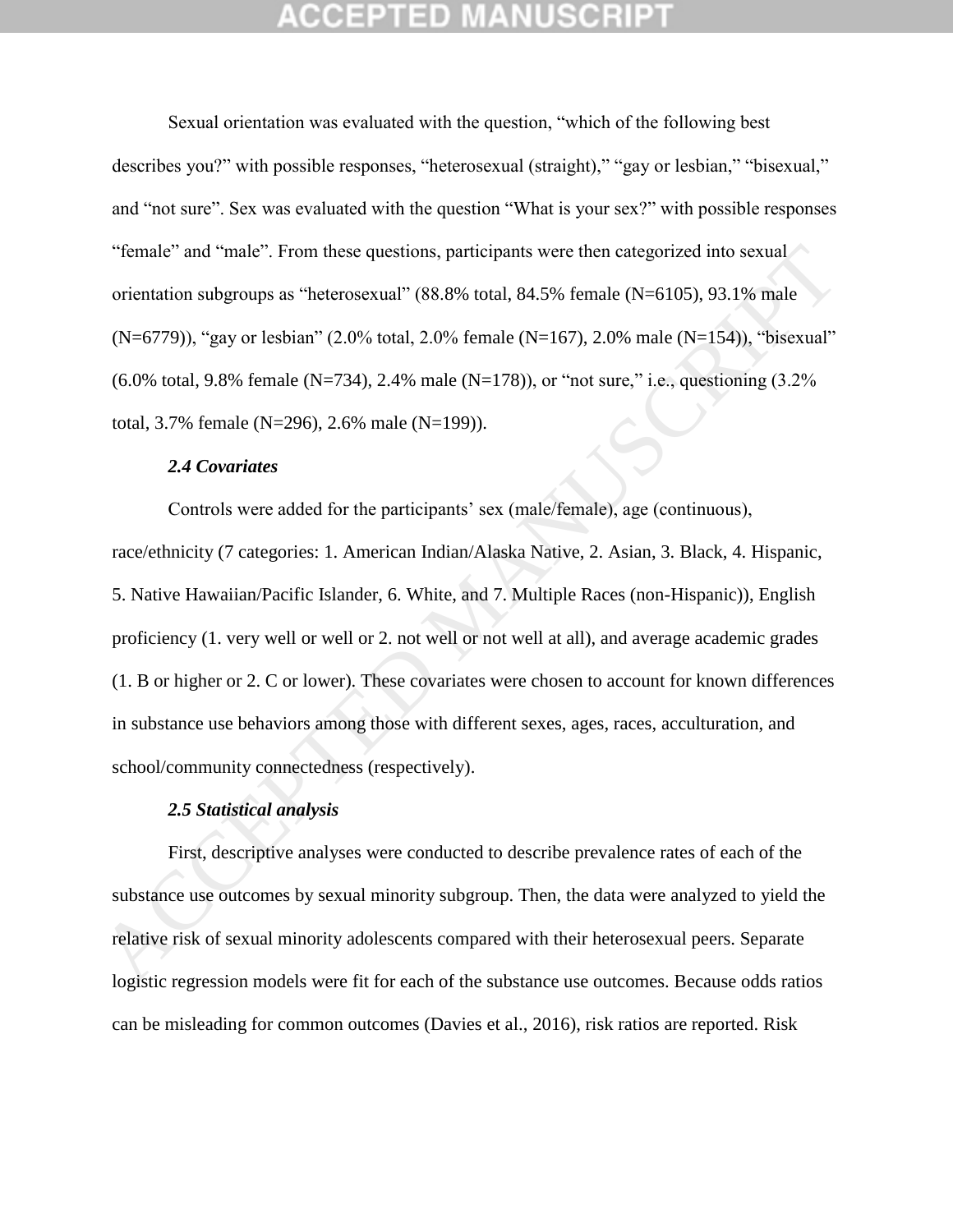# GEPTED

ratios represent the ratio of estimated prevalence among sexual minority adolescents to the estimated prevalence of their heterosexual counterparts.

Risk ratios were computed by simulating 10,000 vectors of model coefficients based upon random draws from each logistic regression model's variance-covariance matrix and then estimating a distribution of predicted probabilities for an individual in that sexual minority subgroup with covariates held at their mean values (King et al., 2010). The mean of this distribution of risk ratio is interpreted as the point estimate for the risk ratio, and the 2.5th and 97.5th percentile are interpreted as the 95% confidence interval. All analyses were conducted in R version 3.4.1 and were adjusted for the NYRBS's complex survey design using the "survey" package (Lumley, 2004). upon random draws from each logistic regression model's variance-covariance matrix and then<br>estimating a distribution of predicted probabilities for an individual in that sexual minority<br>subgroup with covariates held at he

## **3. Results**

### *3.1 Absolute prevalence*

The prevalence of substance use among sexual minority adolescents was higher than that among heterosexual peers (Table 1). For example, 83.4% (95%CI 79.7%-87.1%) of sexual minority females reported using a substance in their lifetime compared to 71.0% (95%CI 66.1%- 75.8%) for heterosexual females, and 55.0% (95%CI 50.5%-59.6%) of sexual minority females reported use of a substance within 30 days of taking the survey compared to 40.2% (95%CI 36.0%-44.4%) for heterosexual females.

## *3.2 Adjusted analyses*

In adjusted analyses, sexual minority males did not show a clear elevated risk of substance use relative to heterosexual males; however, sexual minority females were at a significantly higher risk for substance use relative to heterosexual females (Table 2). For example, sexual minority females were significantly more likely to report using alcohol (RR: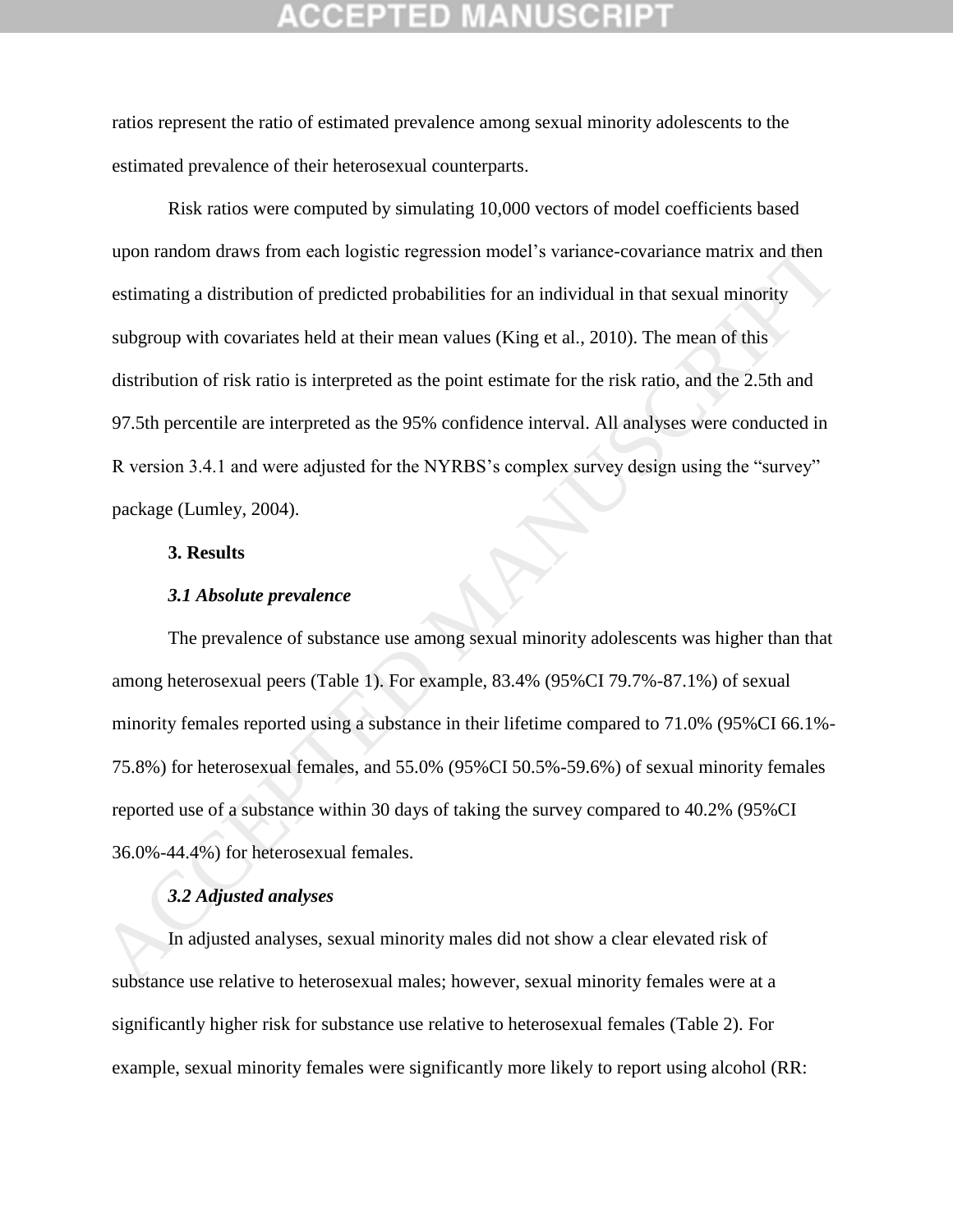1.23, 95%CI 1.07-1.4), tobacco (RR: 1.99, 95%CI 1.32-2.88), and marijuana (RR: 1.71, 95%CI 1.41-2.05) in the past 30 days. Further, sexual minority females were significantly more likely to report using alcohol (RR: 1.17, 95%CI 1.07-1.29), cigarettes (RR: 1.88, 95%CI 1.59-2.22), marijuana (RR: 1.59, 95%CI 1.4-1.79), prescription drugs (RR: 1.7, 95%CI 1.41-2.03), and illicit drugs (RR: 2.13, 95%CI 1.52-2.9) in their lifetime.

Among sexual minority females, only bisexual females showed a clear elevated risk of reporting recent or lifetime substance use. Bisexual females were at an elevated risk for substance use in all 11 studied substances. In contrast, lesbian and questioning females were at an elevated risk for only four substances, and only for two substance use outcomes (i.e., lifetime cigarette use and lifetime prescription drug use) were all female sexual minority subgroups at an elevated risk. That is, there was insufficient evidence to suggest that lesbian or questioning females were at significantly elevated risks of substance use generally. marijuana (RR: 1.59, 95%CI 1.4-1.79), prescription drugs (RR: 1.7, 95%CI 1.41-2.03), and illicid<br>drugs (RR: 2.13, 95%CI 1.52-2.9) in their lifetime.<br>Among sexual minority females, only bisexual females showed a clear elev

## *3.3 Aggregate measures*

Risk ratios for aggregate measures (any use of substance or use of two or more substances) were significant among sexual minority females, and particularly bisexual females, but were not significant among sexual minority males.

### **4. Discussion**

Sexual minority females, specifically bisexual females, are at a greater risk for substance use (including tobacco use, alcohol use, marijuana use, non-medical prescription drug use, and illicit drug use) compared to their heterosexual counterparts. The NYRBS data is insufficient to conclude that sexual minority males, lesbian females, and questioning females are at an elevated risk for substance use.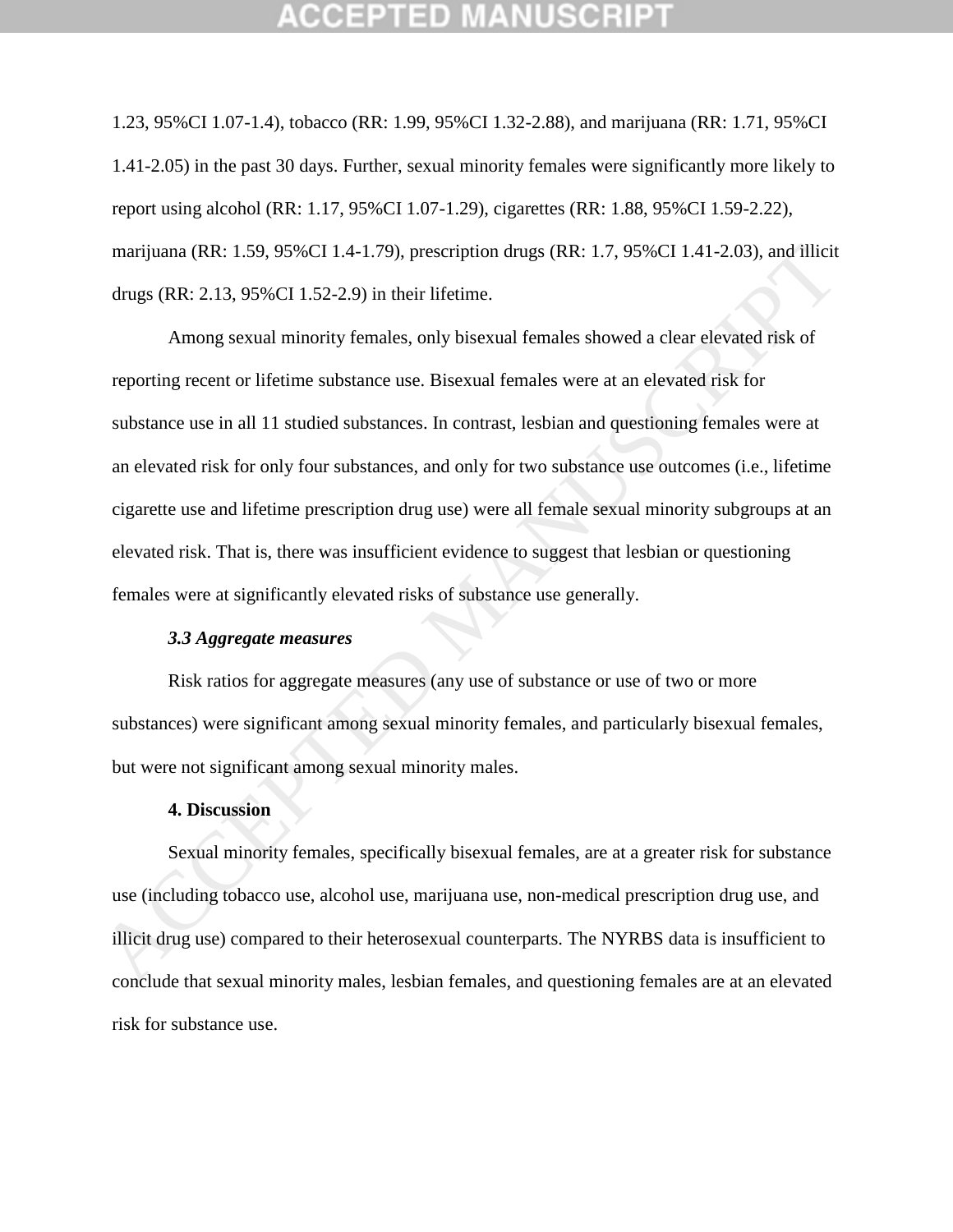## GEPTED

This study contributes to the growing body of literature (Marshal et al., 2008) documenting how relative risk for substance use among sexual minority adolescents is changing and developing as steps are taken to improve stressors for LGBQ adolescents. Further, previous research has shown that, among sexual minority adults, bisexual females are at a particularly high risk for drug use (McCabe et al., 2009; Cochran and Mays, 2017). This study's findings show that this pattern is also present among a nationally representative sample of adolescents.

The findings of this study are significant for two reasons. First, female sexual minority adolescents appear to be a high priority population. Because females are less likely to use most drugs (SAMHSA, 2014), and fewer females enter substance use disorder treatment programs (TEDS, 2012), female adolescents may be discounted in both the development of interventions and the allocation of intervention resources. There is evidence that the etiology of drug use is different in girls and boys and that only a small subset of evidence-based prevention programs are effective for girls (Kumpfer et al., 2009). Future research may investigate, if current drug prevention programs are indeed ineffective for girls, whether this may compound the substance use risks of sexual minority adolescents. research has shown that, among sexual minority adults, bisexual females are at a particularly<br>high risk for drug use (McCabe et al., 2009; Cochran and Mays, 2017). This study's findings<br>show that this pattern is also prese

Second, the bisexual identity group is often not taken as seriously as gay or lesbian adolescents in a variety of arenas (Alarie and Gaudet, 2013). Our findings suggest that bisexual adolescents, particularly bisexual females, were at a particularly high risk of substance use. Therefore, advocates and practitioners should recognize the substance use risks of bisexual adolescents and begin to explore the needs of that community. For example, researchers may consider the risk and protective factors for substance use within this specific subgroup and whether current intervention and treatment programs are tailored to meet the needs of that community.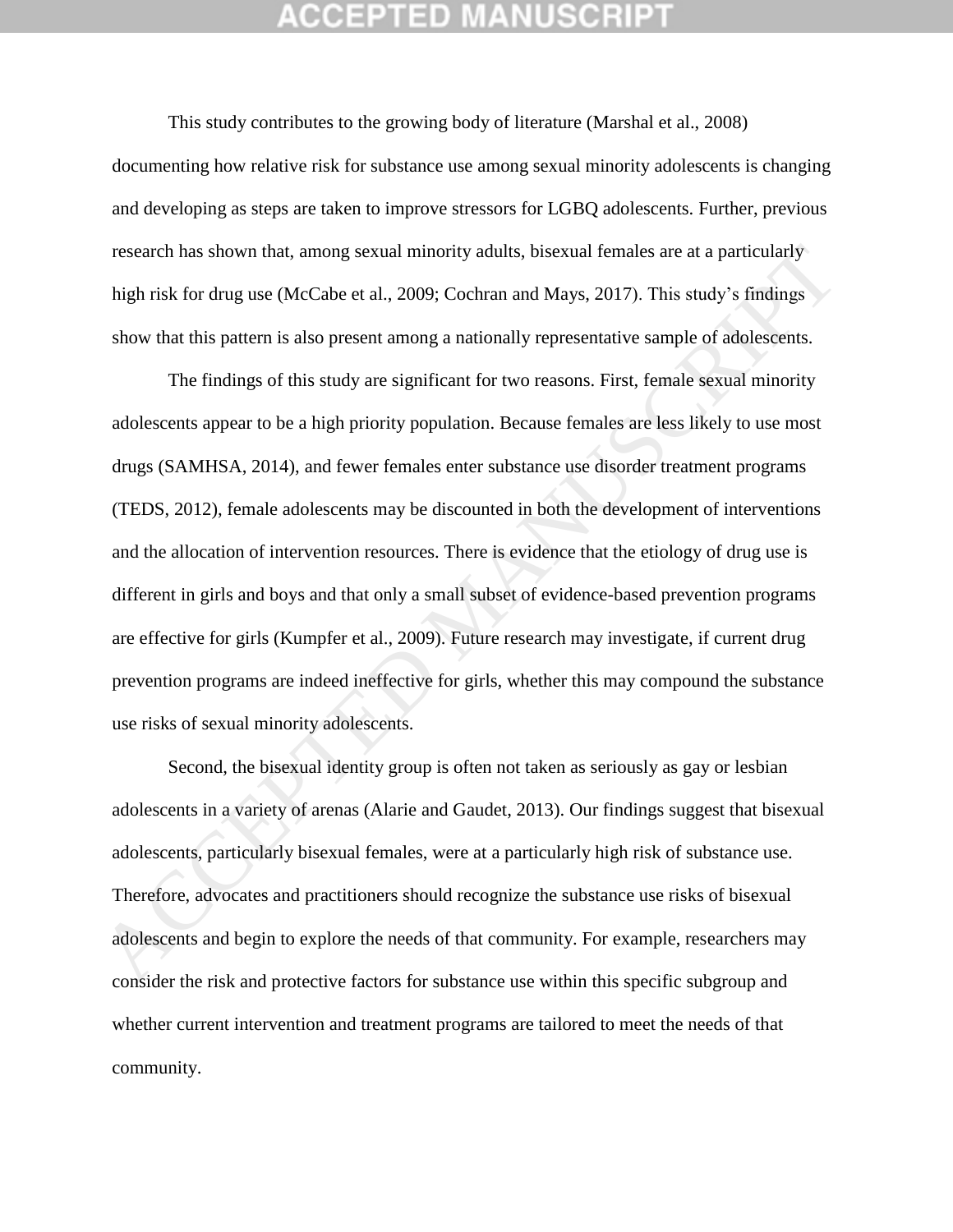## CEPTED

There are several limitations to this study. Conducting subgroup analyses of sexual minorities presents significant challenges (Yusuf et al., 1991), and readers are advised to interpret findings judiciously. Ideally, researchers should conduct a survey that is representative of sexual minorities with an a priori hypothesis that a difference in sexual minority subgroup exists for a specific outcome (in this case, substance use; see Stall et al., 2001). However, conducting such a survey – a survey with a prospectively stated hypothesis to be tested and targeting a representative population of sexual minority adolescents – would likely be prohibitively resource-intensive. Instead, we perform post hoc analyses of existing secondary data from a survey that was not specifically designed to test whether significant intragroup variance exists. Such subgroup analyses can be misleading; conducting several tests for different subgroups, which inherently have diminished sample sizes, may result in spurious findings. These smaller sample sizes have significant implications for the current study. For example, because there were significantly fewer males than females reporting sexual minority status, the confidence intervals of analyses for females was typically wider than comparable analyses for females. Further, only a subset of all substances evaluated on the NYRBS were analyzed because analysis of rarer substances by sexual minority subgroup would have insufficient sample sizes. Overall, these findings should be treated as hypothesis generating, requiring replication in future studies with more well-suited datasets. Even with the limitations of post-hoc secondary data analysis, however, this analysis is important. These findings represent contemporary responses to a survey that pulls from adolescents in different ethnic/racial groups located across the country. Indeed, the same dataset used in this study (i.e., 2015 NYRBS) has been used to evaluate similar questions in previous studies (e.g., Dai, 2017; Caputi et al., 2017). of sexual minorities with an a priori hypothesis that a difference in sexual minority subgroup<br>exists for a specific outcome (in this case, substance use; see Stull et al., 2001). However,<br>conducting such a survey – a surv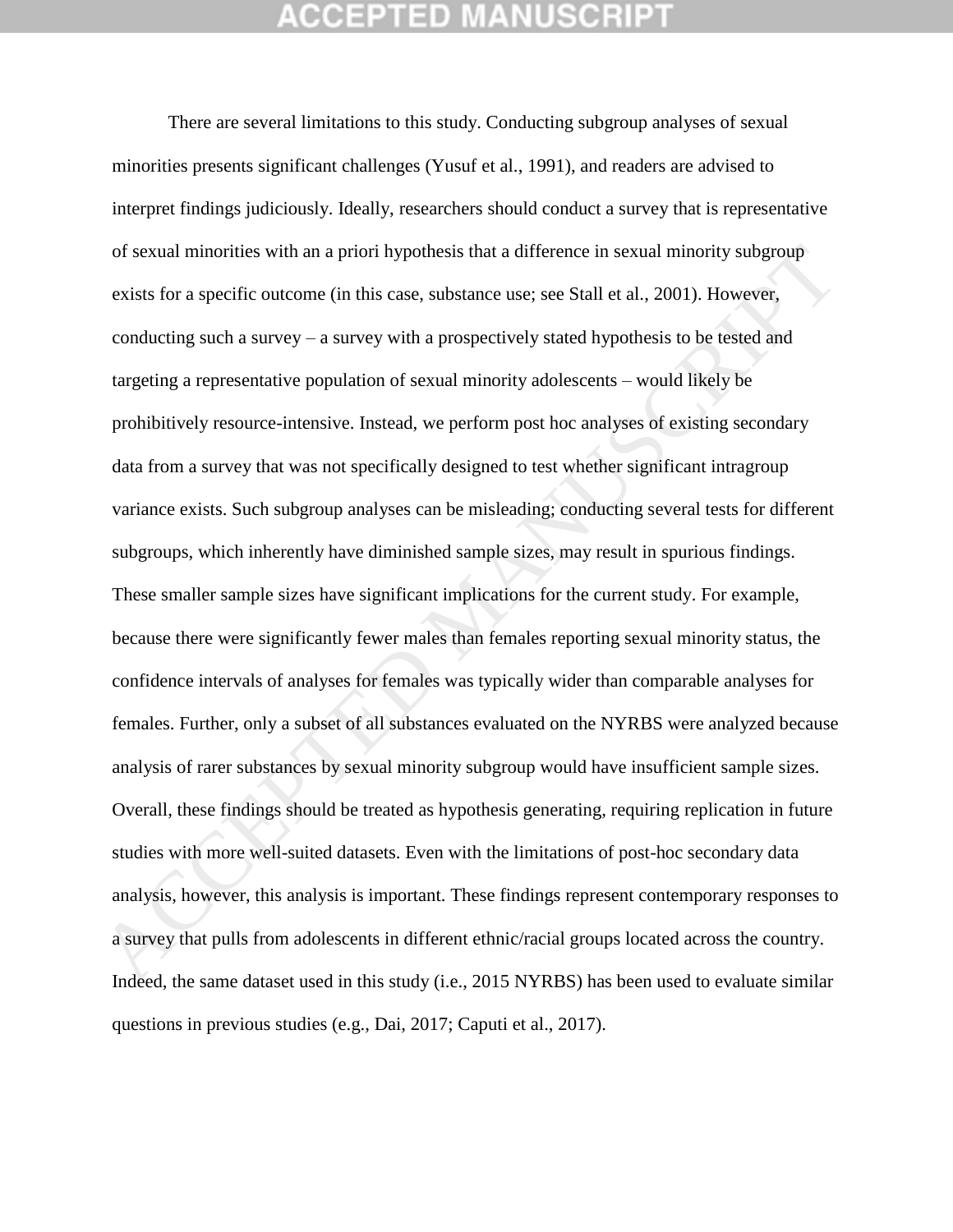To improve the state of the literature, further study, particularly surveys with prospectively-stated hypotheses targeting the sexual minority population, should be conducted to confirm the current study's findings. In the immediate future, analyses of pooled data from several years of NYRBS datasets will have sufficient sample size to suggest a broader range of hypotheses with greater precision. Eventually, surveys that prospectively investigate intragroup variance in sexual minority adolescent substance use with large (and ideally representative) samples of sexual minority participants should be conducted.

Two broader limitations of the NYRBS are noted: first, the overall response rate of the NYRBS was low (60%), which may have an impact on generalizability. Second, although the survey employed confidentiality protections, there is a risk that sexual minority children may have been unwilling to admit their identity.

The results presented in this paper serve not only as a call to action to provide better and perhaps tailored services to sexual minority adolescents but also to provide an idea of which sexual minority subgroups may be most at risk. Before, females and bisexuals were likely to be marginalized from substance use prevention programming; however, our results imply sexual minority females, particularly bisexual females, should be prioritized in the fight against adolescent substance use. several years of NYRBS datasets will have sufficient sample size to suggest a broader range of<br>hypotheses with greater precision. Eventually, surveys that prospectively investigate infragroup<br>variance in sexual minority ad

### **Author Disclosures**

### **Role of Funding Source**

The author is supported by a George J. Mitchell Scholarship, which funds graduate training in Ireland. The funding agency played no role in the design, development, or publication of this research.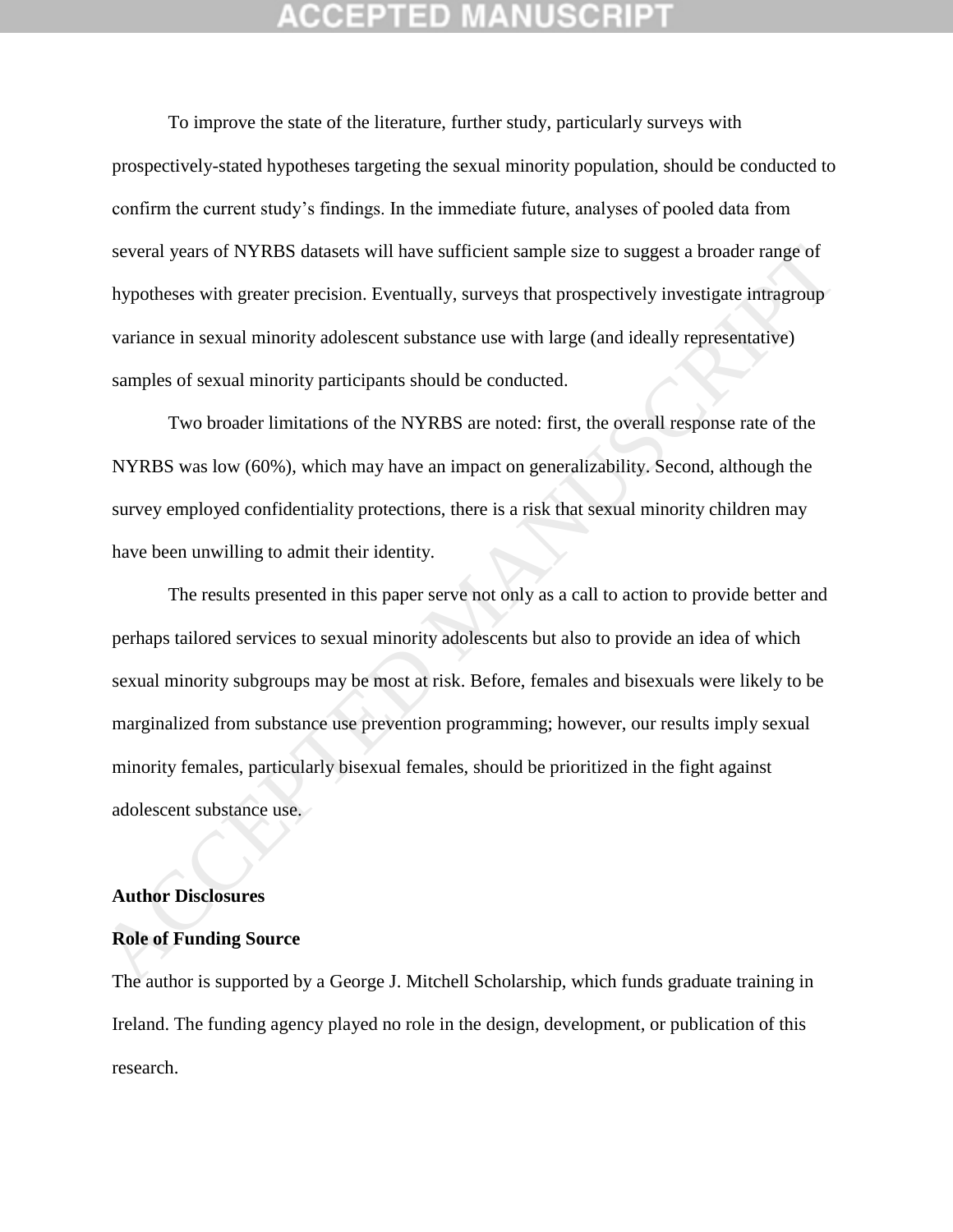## **Conflict of Interest**

No conflict declared

## **Contributors**

TLC is the only author. TLC conceptualized the paper, performed all data analysis, and wrote and revised the manuscript and approves of the final submission.

## **Acknowledgements**

The author is supported by the George J. Mitchell Scholarship program.

## **References**

- Alarie, M., Gaudet, S., 2013. "I don't know if she is bisexual or if she just wants to get attention": Analyzing the various mechanisms through which emerging adults invisibilize bisexuality. J. Bisex. 13, 191-214. TLC is the only author. TLC conceptualized the paper, performed all data analysis, and worde<br>
and revised the manuscript and approves of the final submission.<br>
<br> **Acknowledgements**<br>
The author is supported by the George J.
	- Austin, S.B., Ziyadeh, N., Fisher, L.B., Kahn, J.A., Colditz, G.A., Frazier, A.L., 2004. Sexual orientation and tobacco use in a cohort study of US adolescent girls and boys. Arch. Pediatr. Adolesc. Med. 158, 317–322.
	- Blosnich, J.R., Farmer, G.W., Lee, J.G., Silenzio, V.M., Bowen, D.J. Health inequalities among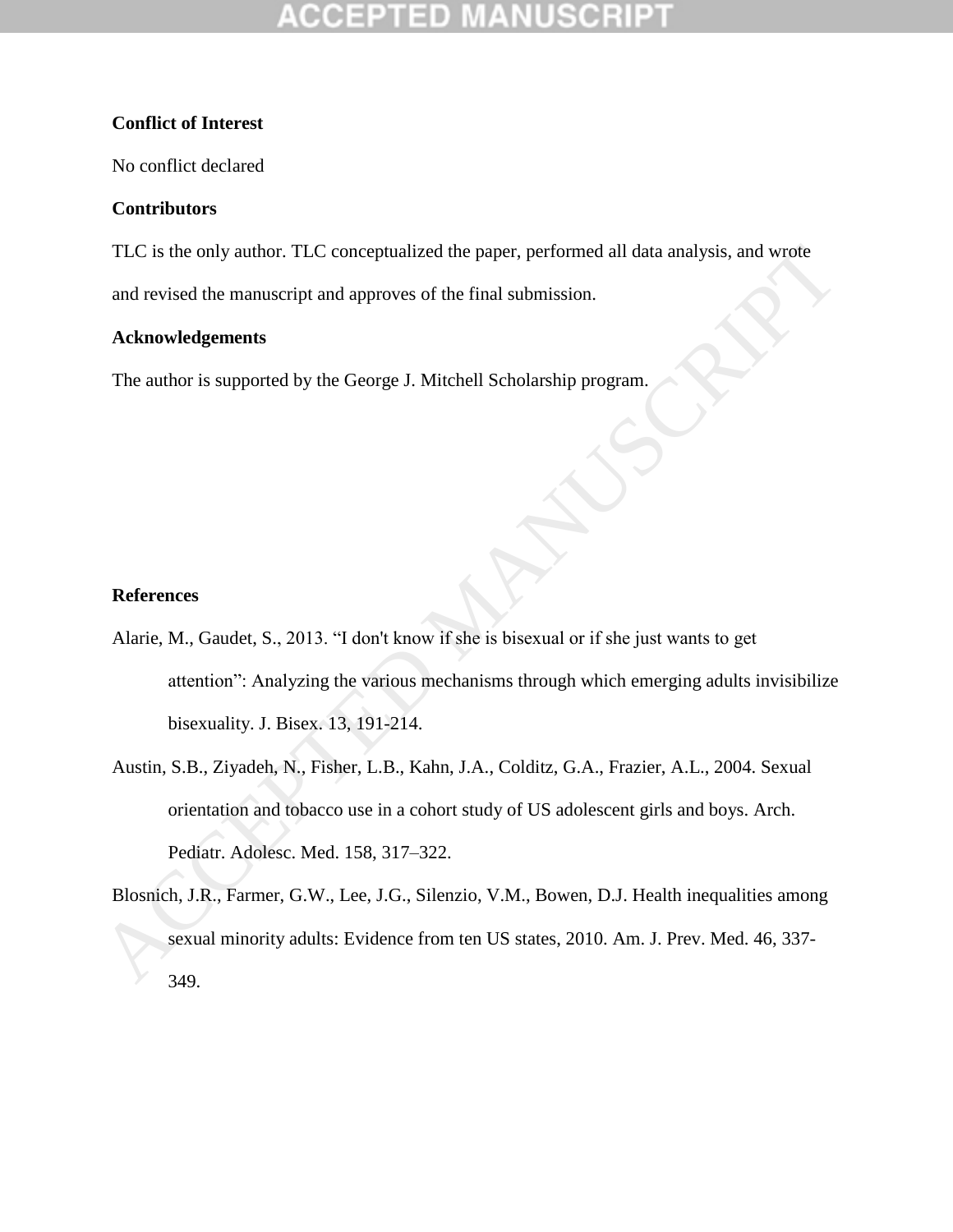## ICEPTED

- Brener, N.D., Kann, L., Shanklin, S., Kinchen, S., Eaton, D.K., Hawkins, J., Flint, K.H., 2013. Methodology of the youth risk behavior surveillance system—2013. MMWR Morb. Mortal. Wkly. Rep. Recomm. Rep. 62, 1-20.
- Caputi, T.L., Smith, D., Ayers, J.W. Suicide risk behaviors among sexual minority adolescents in the United States. JAMA 318, 2349-2351.
- Caputi, T.L. Odds ratios can be misleading for common outcomes such as tobacco use among sexual minority adolescents [Comment]. Pediatrics. 18 Sept 2017.
- Center for Behavioral Health Statistics and Quality, Substance Abuse and Mental Health Services Administration, 2012. Treatment Episode Data Set (TEDS): Substance abuse treatment admissions by primary substance of abuse, according to sex, age group, race, and ethnicity, year 2012, United States, 2012. Substance Abuse and Mental Health Services Administration, Rockville, MD. Caputi, T.L., Smith, D., Ayers, J.W. Suicide risk behaviors among sexual minority adolescents in<br>the United States. JAMA 318, 2349-2351.<br>Caputi, T.L. Odds ratios can be misleading for common outcomes such as tobacco use am
	- Cochran, S.D., Mays, V.M., 2016. A strategic approach to eliminating sexual orientation–related health disparities. Am. J. Public Health 106, e4.
	- Cochran, S.D., Mays, V.M., 2017. Advancing the LGBT health research agenda: Differential health trends within the lesbian, gay, and bisexual populations. Am. J. Public Health 197, 497-498.
	- Dai, H., 2017. Tobacco product use among lesbian, gay, and bisexual adolescents. Pediatrics 139, e20163276.
	- Davies, H.T., Crombie, I.K., Tavakoli, M., 1998. When can odds ratios mislead? BMJ 316, 989- 991.
	- Drabble, L., Trocki, K., 2005. Alcohol consumption, alcohol-related problems, and other substance use among lesbian and bisexual women. J. Lesbian Stud. 9, 19–30.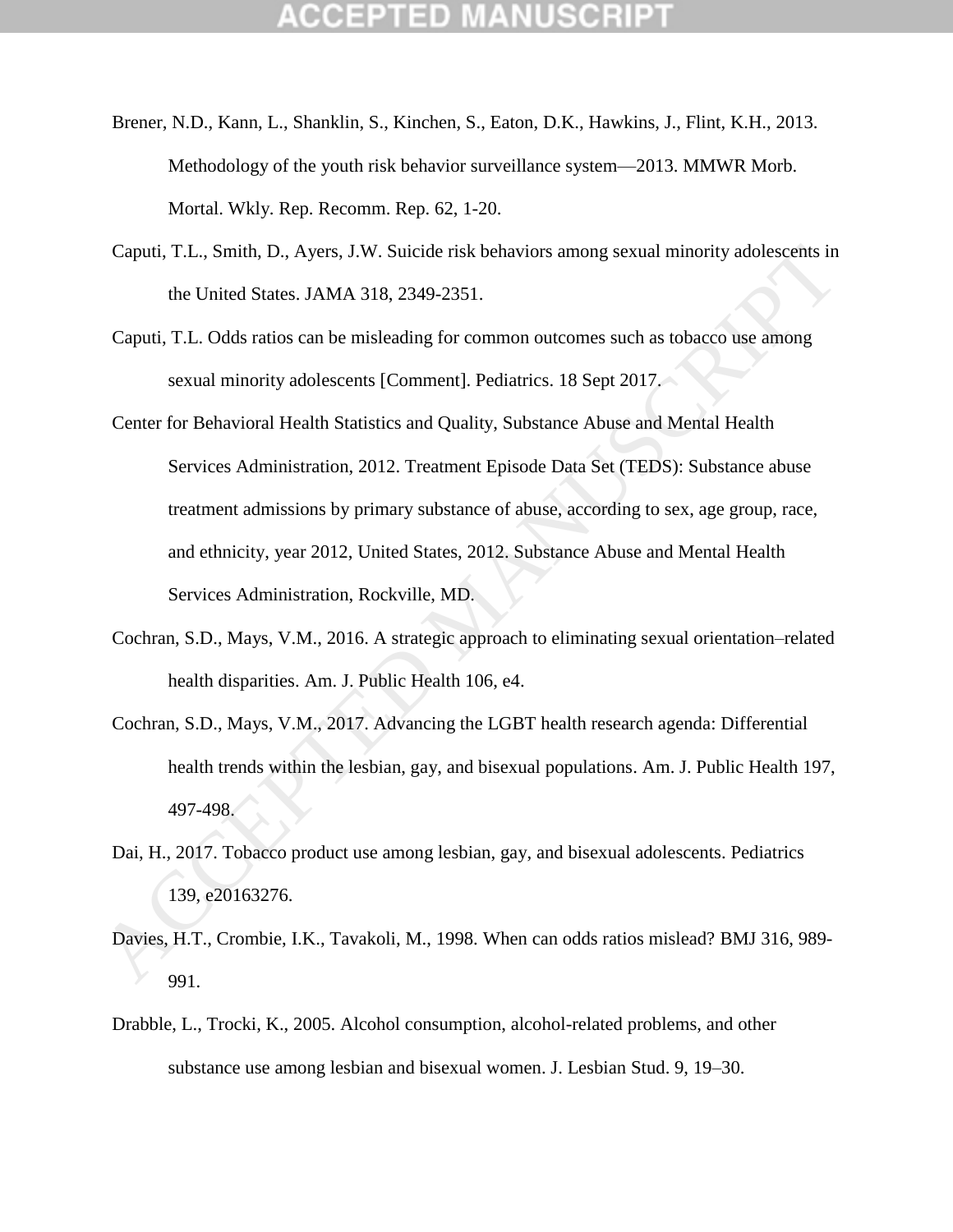- Emory, K., Kim, Y., Buchting, F., Vera, L., Huang, J., Emery, S.L., 2016. Intragroup variance in lesbian, gay, and bisexual tobacco use behaviors: Evidence that subgroups matter, notably bisexual women. Nicotine Tob. Res. 18, 1494–1501.
- Hatzenbuehler, M.L., 2014. Structural stigma and the health of lesbian, gay, and bisexual populations. Curr. Dir. Psychol. Sci. 23, 127-32.
- Homma, Y., Saewyc, E., Zumbo, B.D., 2016. Is it getting better? An analytical method to test trends in health disparities, with tobacco use among sexual minority vs. heterosexual youth as an example. J. Equity Health 15, 79.
- Institute of Medicine (US) Committee on Lesbian, Gay, Bisexual, and Transgender Health Issues and Research Gaps and Opportunities, 2011. The health of lesbian, gay, bisexual, and transgender people: Building a foundation for better understanding. Washington, DC, National Academic Press. Hatzenbuchler, M.L., 2014. Structural sigma and the health of lesbian, gay, and bisexual<br>populations. Curr. Dir. Psychol. Sci. 23, 127-32.<br>Homma, Y., Saewyc, E., Zumbo, B.D., 2016. Is it getting better? An analytical meth
	- Johnson, S.E., Holder-Hayes, E., Tessman, G.K., King, B.A., Alexander, T., Zhao, X., 2016. Tobacco product use among sexual minority adults: Findings from the 2012-2013 National Adult Tobacco Survey. Am. J. Prev. Med. 50, e91–e100.
	- Kerr, D., Ding, K., Burke, A., Ott-Walter, K., 2015. An alcohol, tobacco, and other drug use comparison of lesbian, bisexual, and heterosexual undergraduate women. Subst. Use Misuse 50, 340-349.
	- King, G., Tomz, M., Wittenberg, J., 2000. Making the most of statistical analyses: Improving interpretation and presentation. Am. J. Pol. Sci. 347-361.
	- Kumpfer, K.L., Smith, P., Summerhays, J.F., 2008. A wakeup call to the prevention field: Are prevention programs for substance use effective for girls? Subst. Use Misuse 43, 978- 1001.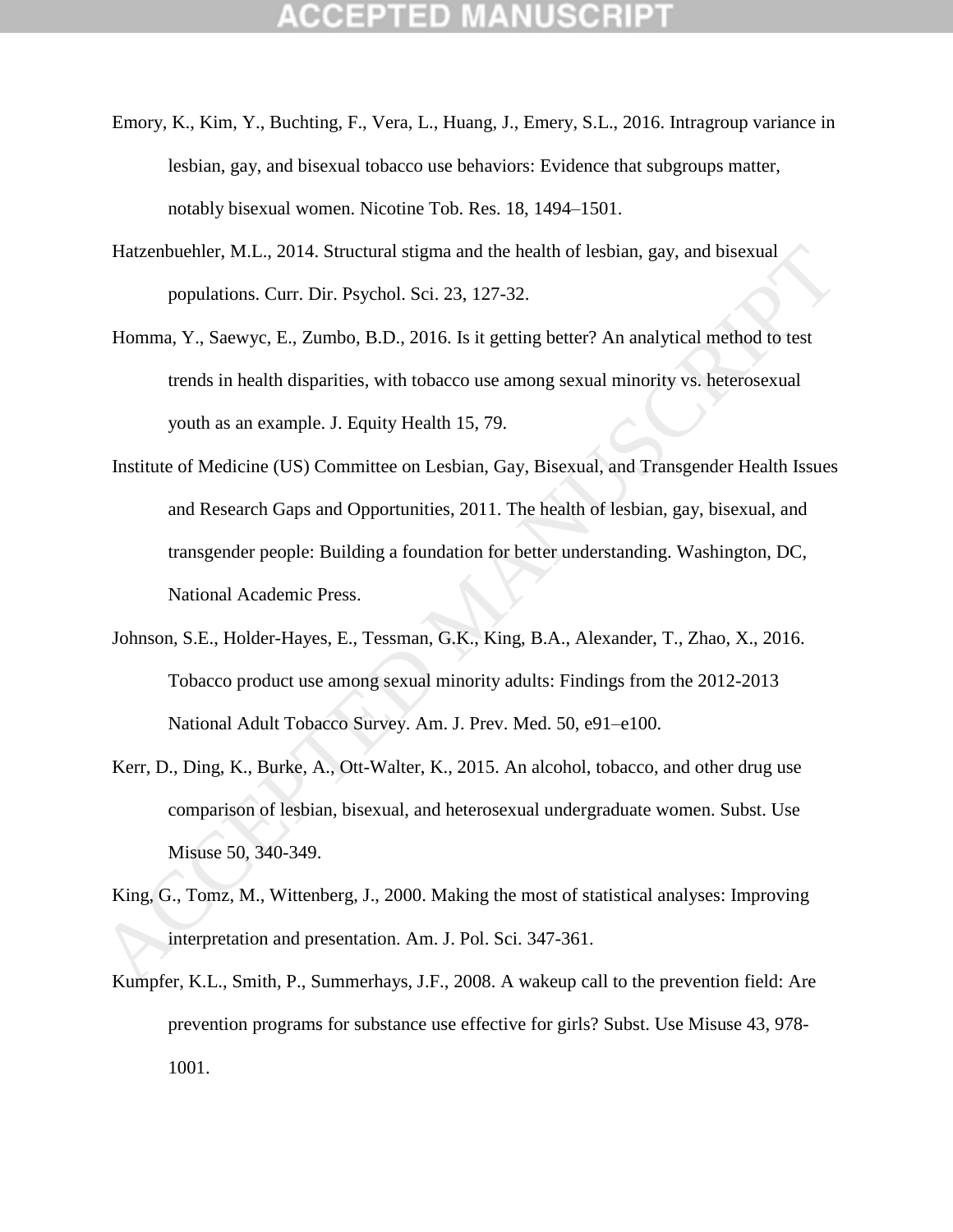Lumley, T. Analysis of complex survey samples. J. Stat. Softw. 9, 1-9.

- Marshal, M.P., Friedman, M.S., Stall, R., King, K.M., Miles, J., Gold, M.A., Bukstein, O.G., Morse, J.Q., 2008. Sexual orientation and adolescent substance use: A meta‐analysis and methodological review. Addiction 103, 546-556.
- McCabe, S.E., Hughes, T.L., Bostwick, W.B., West, B.T., Boyd, C.J., 2009. Sexual orientation, substance use behaviors and substance dependence in the United States. Addiction 104, 1333-1345.
- Meyer, I.H., Frost, D.M, 2013. Minority stress and the health of sexual minorities. In: Patterson, C.J., D'Augelli, A.R. (Ed.). Handbook of psychology and sexual orientation. New York, Oxford university Press, p. 252-66. methodological review. Addiction 103, 546-556.<br>
McCabe, S.E., Hughes, T.L., Bostwick, W.B., West, B.T., Boyd, C.J., 2009. Sexual orientation,<br>
substance use behaviors and substance dependence in the United States. Addictio
	- Perone, A.K., 2015. Health implications of the Supreme Court's Obergefell vs. Hodges marriage equality decision. LGBT Health 2, 196-9.
	- Russell, S.T., Driscoll, A.K., Truong, N., 2002. Adolescent same-sex romantic attractions and relationships: Implications for substance use and abuse. Am. J. Public Health 92, 198- 202.
	- Russell, S.T., Kosciw, J., Horn, S., Saewyc, E, 2010. Safe schools policy for LGBTQ students. Social Policy Report, Volume 24, Number 4. Washington, DC, Society for Research in Child Development.
	- Saewyc, E.M., 2011. Research on adolescent sexual orientation: Development, health disparities, stigma, and resilience. J. Res. Adolesc. 21, 256-72.
	- Stall, R., Paul, J.P., Greenwood, G., Pollack, L.M., Bein, E., Crosby, G.M., Mills, T.C., Binson, D., Coates, T.J., Catania, J.A., 2001. Alcohol use, drug use and alcohol-related problems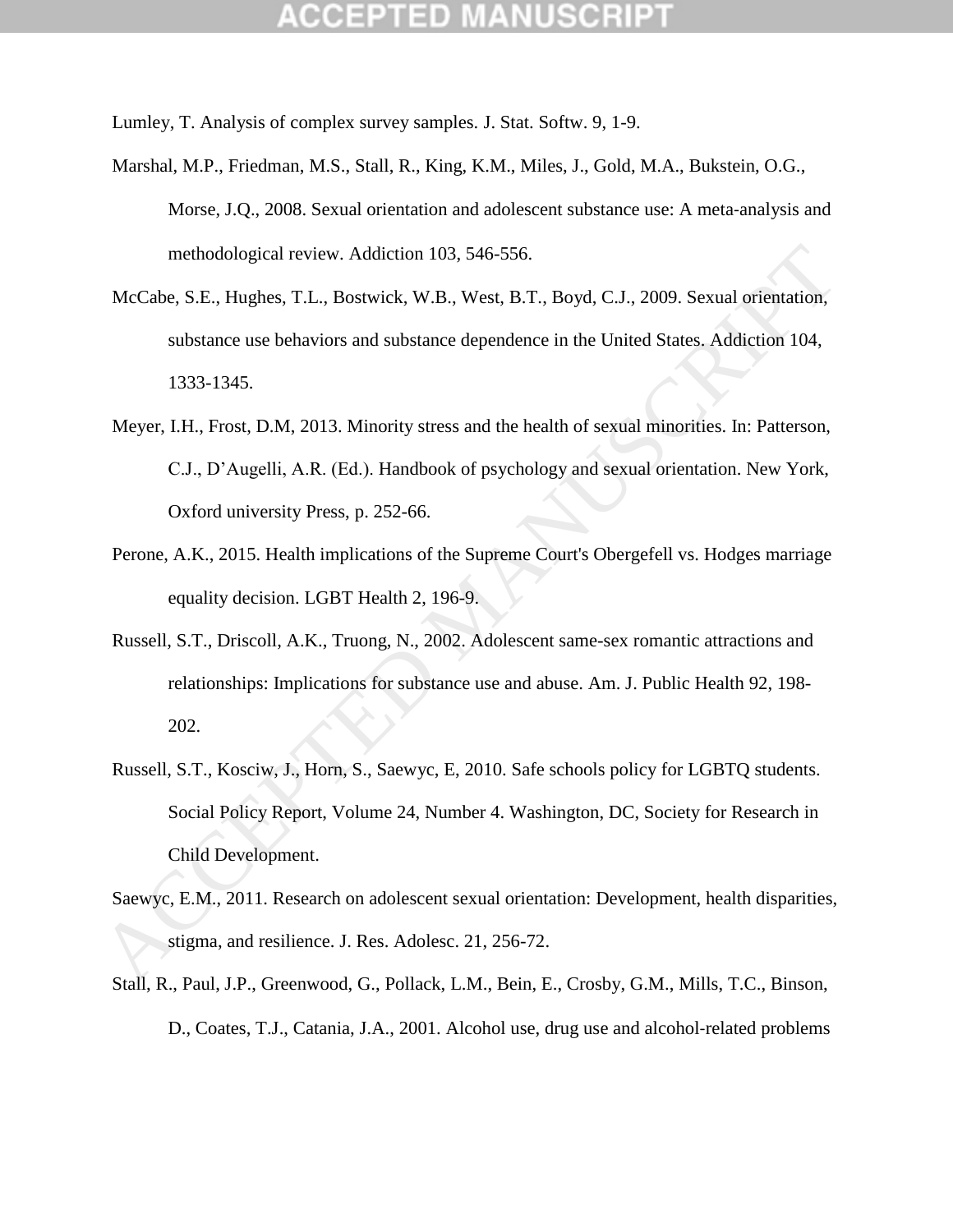# 10

among men who have sex with men: The Urban Men's Health Study. Addiction 96, 1589- 601.

Substance Abuse and Mental Health Services Administration (SAMHSA), 2014. Results from the 2013 National Survey on Drug Use and Health: Summary of national findings. Substance Abuse and Mental Health Services Administration, Rockville, MD.

Obergefell v. Hodges, 576 No. 14–556. (Sup. Ct. US, 2015).

- Yusuf, S., Wittes, J., Probstfield, J., Tyroler, H.A., 1991. Analysis and interpretation of treatment effects in subgroups of patients in randomized clinical trials. JAMA 266, 93-98.
- Zaza, S., Kann, L., Barrios, L.C., 2016. Lesbian, gay, and bisexual adolescents: Population estimate and prevalence of health behaviors. JAMA 316, 2355-2236.

the 2013 National Survey on Drug Use and Health: Summary of national findings,<br>Substance Abuse and Mental Health Services Administration, Rockville, MD.<br>Obergefell v. Hodges, 576 No. 14–556. (Sup. Ct. US, 2015).<br>Yusuf. S.,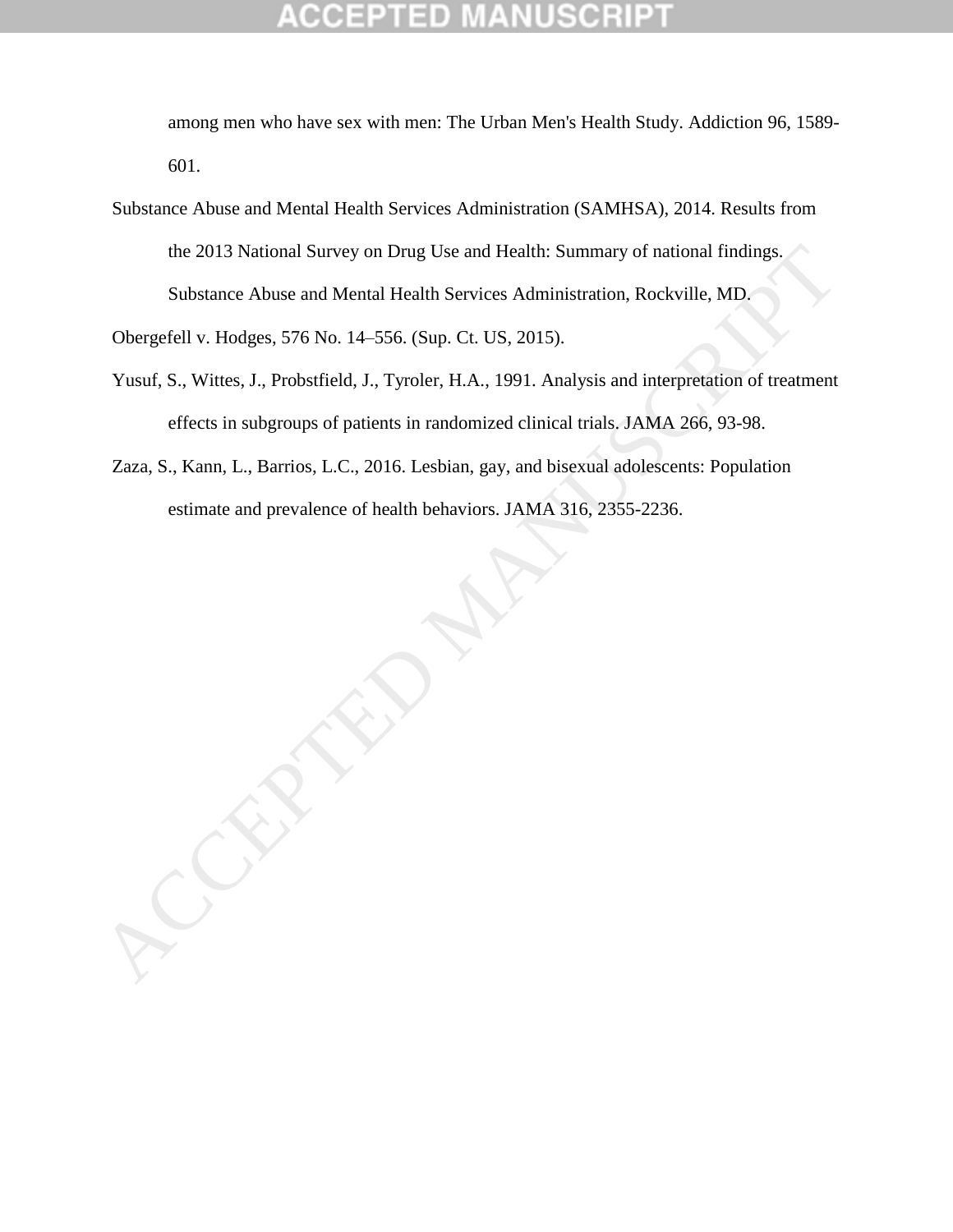|                          |                      |                  |                                |                  | <b>ACCEPTED MANUSCRIPT</b> |                       |                    |                                                                                                              |                         |                  |
|--------------------------|----------------------|------------------|--------------------------------|------------------|----------------------------|-----------------------|--------------------|--------------------------------------------------------------------------------------------------------------|-------------------------|------------------|
| <b>Figures and table</b> |                      |                  |                                |                  |                            |                       |                    |                                                                                                              |                         |                  |
|                          |                      |                  |                                |                  |                            |                       |                    | Table 1. Prevalence of Substance Use Among Lesbian, Gay, Bisexual, Questioning, and Heterosexual Adolescents |                         |                  |
| <b>Male Adolescents</b>  |                      |                  |                                |                  |                            |                       |                    |                                                                                                              |                         |                  |
|                          |                      |                  |                                |                  |                            |                       |                    |                                                                                                              |                         |                  |
|                          |                      |                  | <b>Sexual Minority (N=531)</b> |                  |                            | Gay (N=154)           |                    |                                                                                                              | <b>Bisexual</b> (N=178) |                  |
|                          |                      |                  | Weighted                       |                  |                            | Weighted              |                    |                                                                                                              | Weighted                |                  |
| <b>Substance</b>         | <b>Timefram</b><br>e | Unweighte<br>d N | <b>Prevalenc</b><br>e          | 95%CI            | Unweighte<br>d N           | <b>Prevalenc</b><br>e | 95%CI              | Unweighte<br>d N                                                                                             | <b>Prevalenc</b><br>e   | 95%C<br>$\bf{l}$ |
|                          |                      |                  |                                |                  |                            |                       |                    |                                                                                                              |                         | 29.8%            |
|                          | Past 30              |                  |                                | $31.4% -$        |                            |                       | 22.8%-             |                                                                                                              |                         |                  |
| Alcohol                  | <b>Days</b>          | 436              | 37.3%                          | 43.2%            | 110                        | 36.1%                 | 49.5%              | 158                                                                                                          | 39.0%                   | 48.2%            |
|                          |                      |                  |                                |                  |                            |                       |                    |                                                                                                              |                         | 51.9%            |
|                          |                      |                  |                                | $57.2% -$        |                            |                       | $57.6% -$          |                                                                                                              |                         |                  |
| Alcohol                  | Lifetime             | 482              | 64.3%                          | 71.3%            | 135                        | 69.5%                 | 81.4%              | 165                                                                                                          | 61.3%                   | 70.8%            |
| Tobacco                  | Past 30              |                  |                                | 14%-             |                            |                       | $4.5% -$           |                                                                                                              |                         | $7.5% -$         |
| Use                      | Days                 | 438              | 18.9%                          | 23.8%            | 118                        | 13.8%                 | 23%                | 155                                                                                                          | 15.6%                   | 23.6%            |
| Cigarettes               | Past 30              | 464              | 17.3%                          | $12.5% -$        |                            | 14.5%                 | $5.6\%$ -          |                                                                                                              |                         | $8.3\%$ -        |
|                          | Days                 |                  |                                | 22.2%            | 124                        |                       | 23.4%              | 165                                                                                                          | 16.2%                   | 24.2%<br>35.1%   |
|                          |                      |                  |                                | 31.9%-           |                            |                       | $25.7% -$          |                                                                                                              |                         |                  |
| Cigarettes               | Lifetime             | 431              | 40.8%                          | 49.7%            | 117                        | 40.8%                 | 55.9%              | 154                                                                                                          | 44.5%                   | 53.9%            |
|                          |                      |                  |                                |                  |                            |                       |                    |                                                                                                              |                         | 14.4%            |
| Vaping                   | Past 30<br>Days      | 505              | 26.4%                          | $21% -$<br>31.9% | 145                        | 22.7%                 | $14.5% -$<br>30.9% | 170                                                                                                          | 23.7%                   | 32.9%            |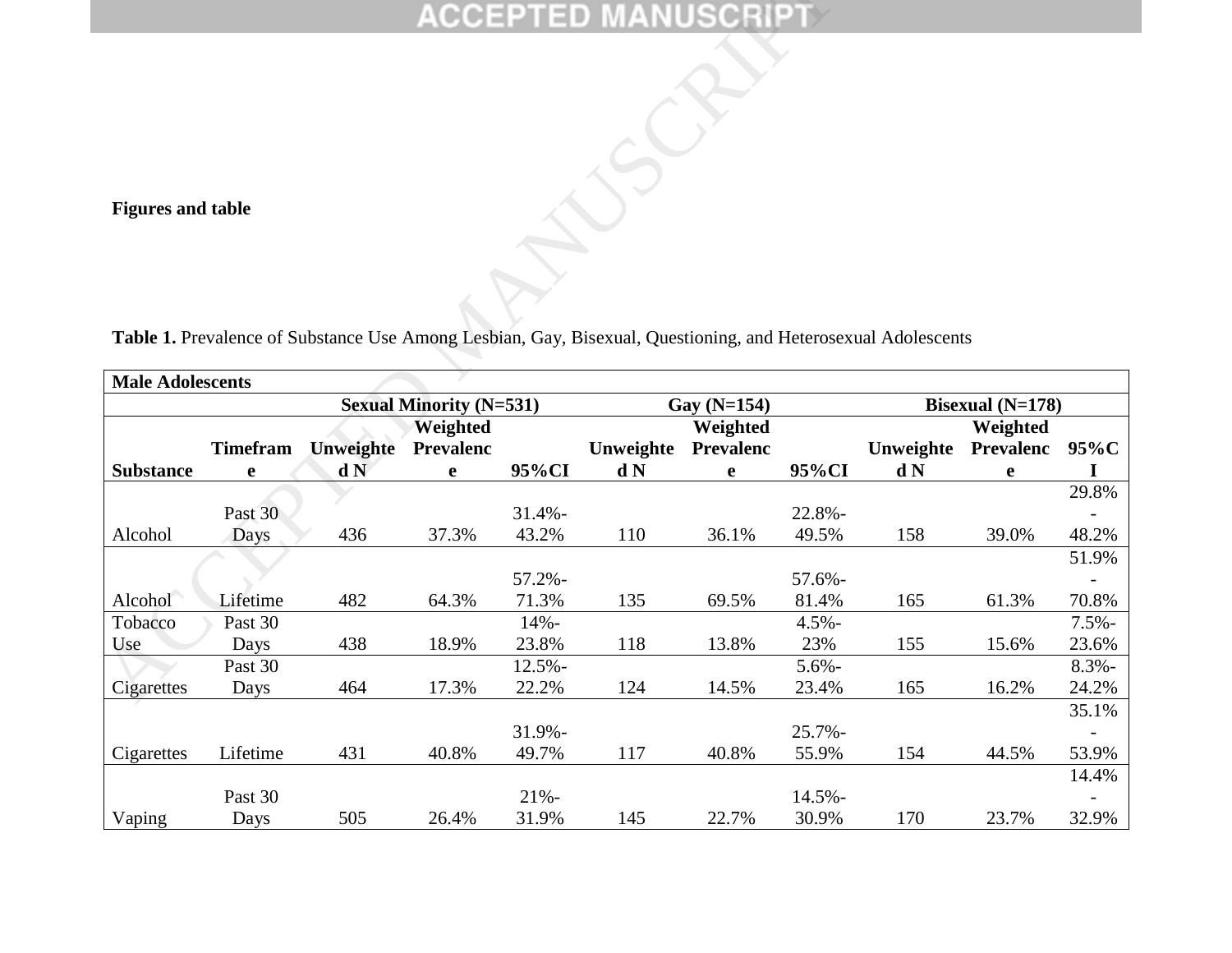|                           |                 |           |                                 |                | <b>ACCEPTED MANUSCRIPT</b> |                   |                 |           |                    |           |
|---------------------------|-----------------|-----------|---------------------------------|----------------|----------------------------|-------------------|-----------------|-----------|--------------------|-----------|
|                           |                 |           |                                 |                |                            |                   |                 |           |                    |           |
|                           |                 |           |                                 |                |                            |                   |                 |           |                    |           |
|                           |                 |           |                                 |                |                            |                   |                 |           |                    |           |
|                           |                 |           |                                 |                |                            |                   |                 |           |                    | 28.2%     |
|                           |                 |           |                                 | 33.8%-         |                            |                   | $26.3% -$       |           |                    |           |
| Vaping                    | Lifetime        | 490       | 39.6%                           | 45.4%          | 139                        | 41.1%             | 55.8%           | 166       | 39.4%              | 50.5%     |
|                           | Past 30         |           |                                 | $21% -$        |                            |                   | $16.7% -$       |           |                    | $14% -$   |
| Marijuana                 | Days            | 485       | 27.2%                           | 33.4%          | 130                        | 28.0%             | 39.3%           | 169       | 23.8%              | 33.5%     |
|                           |                 |           |                                 |                |                            |                   |                 |           |                    | 26.5%     |
|                           |                 |           |                                 | 31.1%          |                            |                   | 29.4%-          |           |                    |           |
| Marijuana                 | Lifetime        | 476       | 40.7%                           | 50.3%          | 126                        | 47.3%             | 65.3%           | 169       | 38.1%              | 49.7%     |
|                           |                 |           |                                 |                |                            |                   |                 |           |                    | 13.4%     |
| Prescriptio               | Lifetime        | 522       | 28.7%                           | 22.2%<br>35.3% | 151                        | 37.2%             | 24.9%-<br>49.6% | 175       | 23.2%              | 33.1%     |
| n Drugs<br>Illicit        |                 |           |                                 | 14.9%-         |                            |                   | $9.6% -$        |           |                    | $9.8\%$ - |
| <b>Drugs</b>              | Lifetime        | 331       | 21.8%                           | 28.7%          | 81                         | 22.5%             | 35.5%           | 122       | 17.0%              | 24.2%     |
|                           |                 |           |                                 |                |                            |                   |                 |           |                    | 34.4%     |
| Any Drug                  | Past 30         |           |                                 | 35.4%-         |                            |                   | 24.8%-          |           |                    |           |
| Use                       | Days            | 385       | 43.0%                           | 50.6%          | 96                         | 40.0%             | 55.2%           | 142       | 45.1%              | 55.9%     |
|                           |                 |           |                                 |                |                            |                   |                 |           |                    | 55.3%     |
| Any Drug                  |                 |           |                                 | $64.2% -$      |                            |                   | 74.5%-          |           |                    |           |
| Use                       | Lifetime        | 314       | 71.8%                           | 79.5%          | 76                         | 83.2%             | 91.9%           | 120       | 67.8%              | 80.3%     |
|                           |                 |           |                                 |                |                            |                   |                 |           |                    | 16.9%     |
| Poly-Drug                 | Past 30         |           |                                 | $20% -$        |                            |                   | 10.9%-          |           |                    |           |
| Use                       | Days            | 385       | 26.7%                           | 33.4%          | 96                         | 21.3%             | 31.7%           | 142       | 26.7%              | 36.5%     |
|                           |                 |           |                                 |                |                            |                   |                 |           |                    | 43.2%     |
| Poly-Drug                 |                 |           |                                 | 48.7%-         |                            |                   | $36.1\%$ -      |           |                    |           |
| Use                       | Lifetime        | 314       | 54.6%                           | 60.6%          | 76                         | 53.9%             | 71.7%           | 120       | 54.2%              | 65.3%     |
|                           |                 |           |                                 |                |                            |                   |                 |           |                    |           |
| <b>Female Adolescents</b> |                 |           |                                 |                |                            |                   |                 |           |                    |           |
|                           |                 |           | <b>Sexual Minority (N=1197)</b> |                |                            | Lesbian $(N=167)$ |                 |           | Bisexual $(N=734)$ |           |
|                           |                 |           | Weighted                        |                |                            | Weighted          |                 |           | Weighted           |           |
|                           | <b>Timefram</b> | Unweighte | <b>Prevalenc</b>                |                | Unweighte                  | Prevalenc         |                 | Unweighte | Prevalenc          | $95\%C$   |
| <b>Substance</b>          | e               | d N       | e                               | 95%CI          | d N                        | $\mathbf e$       | 95%CI           | d N       | e                  |           |
|                           | Past 30         |           |                                 | $35.5% -$      |                            |                   | $27.2% -$       |           |                    | 36.7%     |
| Alcohol                   | Days            | 1044      | 39.6%                           | 43.7%          | 135                        | 37.7%             | 48.2%           | 644       | 42.5%              |           |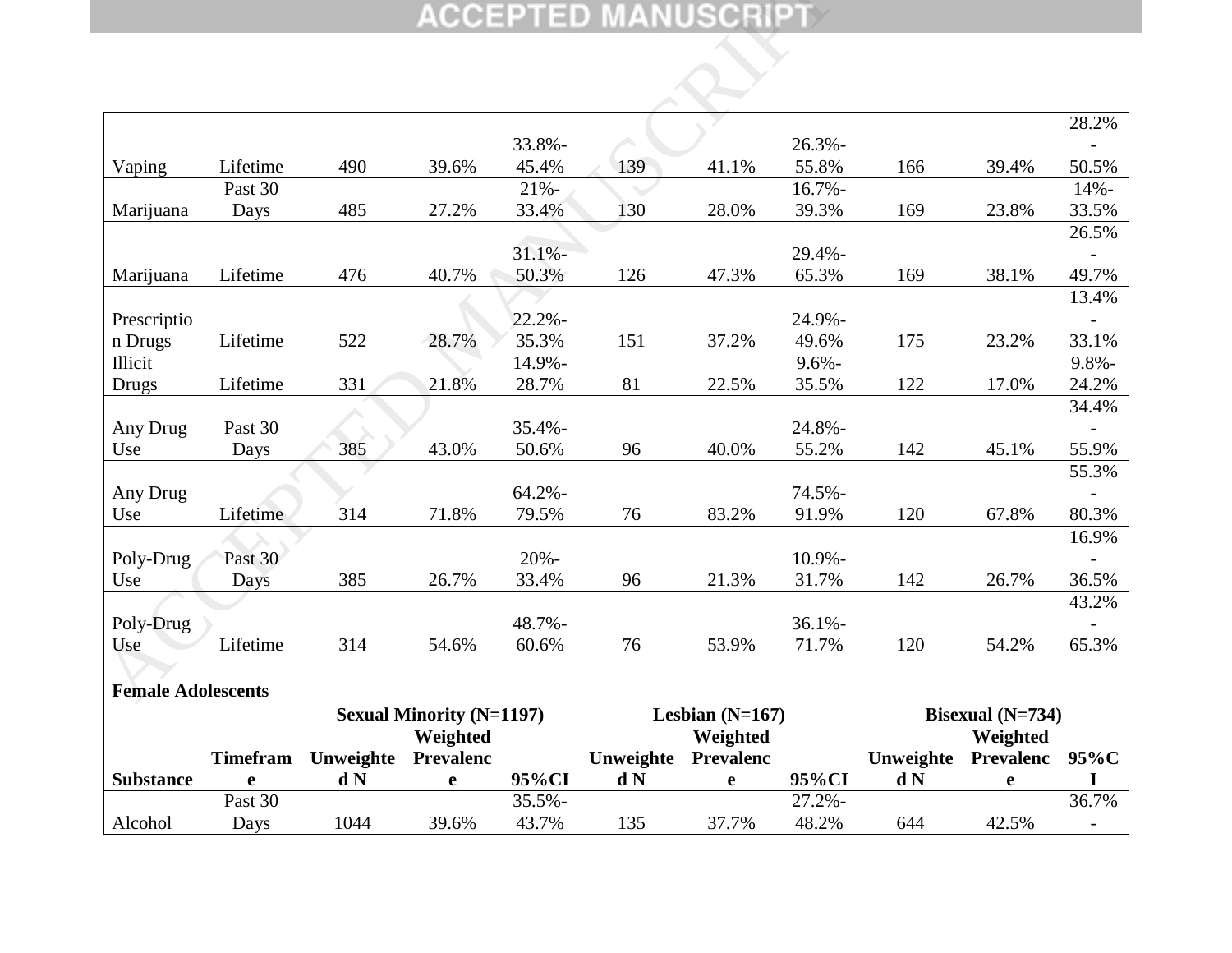|                        |          |      |       |                 |     | <b>ACCEPTED MANUSCRIPT</b> |                    |     |       |                |
|------------------------|----------|------|-------|-----------------|-----|----------------------------|--------------------|-----|-------|----------------|
|                        |          |      |       |                 |     |                            |                    |     |       |                |
|                        |          |      |       |                 |     |                            |                    |     |       |                |
|                        |          |      |       |                 |     |                            |                    |     |       |                |
|                        |          |      |       |                 |     |                            |                    |     |       | 48.3%<br>76.6% |
|                        |          |      |       | 70.8%-          |     |                            | 59.3%-             |     |       |                |
| Alcohol                | Lifetime | 1145 | 74.9% | 79%             | 152 | 68.6%                      | 77.9%              | 713 | 81.4% | 86.2%          |
| Tobacco                | Past 30  |      |       | $12.2% -$       |     |                            | $7.2% -$           |     |       | $14% -$        |
| Use                    | Days     | 1107 | 15.7% | 19.2%           | 149 | 15.0%                      | 22.8%              | 680 | 18.2% | 22.5%          |
|                        |          |      |       |                 |     |                            |                    |     |       | 16.9%          |
|                        | Past 30  |      |       | $14.2% -$       |     |                            | $7.3% -$           |     |       |                |
| Cigarettes             | Days     | 1136 | 18.2% | 22.1%           | 153 | 16.2%                      | 25.2%              | 697 | 21.5% | 26.2%          |
|                        |          |      |       |                 |     |                            |                    |     |       | 48.1%          |
|                        | Lifetime | 1059 | 50.2% | $45.1% -$       | 144 | 48.6%                      | $37.3% -$          | 655 | 54.2% |                |
| Cigarettes             |          |      |       | 55.4%           |     |                            | 59.8%              |     |       | 60.3%<br>26.7% |
|                        | Past 30  |      |       | 25.9%-          |     |                            | $21.5% -$          |     |       |                |
| Vaping                 | Days     | 1180 | 29.4% | 32.9%           | 162 | 30.7%                      | 39.8%              | 726 | 31.6% | 36.5%          |
|                        |          |      |       |                 |     |                            |                    |     |       | 54.3%          |
|                        |          |      |       | $51.7% -$       |     |                            | 48.6%-             |     |       |                |
| Vaping                 | Lifetime | 1155 | 55.9% | 60.1%           | 156 | 56.9%                      | 65.1%              | 715 | 59.3% | 64.3%          |
|                        |          |      |       |                 |     |                            |                    |     |       | 29.6%          |
|                        | Past 30  |      |       | $28.6% -$       |     |                            | $26.7% -$          |     |       |                |
| Marijuana              | Days     | 1163 | 31.6% | 34.5%           | 161 | 37.1%                      | 47.5%              | 714 | 33.7% | 37.8%          |
|                        |          |      |       |                 |     |                            |                    |     |       | 52.6%          |
|                        |          |      |       | 50.1%           |     |                            | 47.9%-             |     |       |                |
| Marijuana              | Lifetime | 1159 | 53.9% | 57.7%<br>22.3%- | 161 | 58.8%                      | 69.7%<br>$20.6% -$ | 713 | 56.8% | 60.9%<br>23.2% |
| Prescriptio<br>n Drugs | Lifetime | 1184 | 25.1% | 27.8%           | 165 | 28.0%                      | 35.4%              | 725 | 26.1% | $-29%$         |
|                        |          |      |       |                 |     |                            |                    |     |       | 19.4%          |
| Illicit                |          |      |       | 17.9%-          |     |                            | $11.7% -$          |     |       |                |
| <b>Drugs</b>           | Lifetime | 848  | 21.5% | 25%             | 113 | 21.1%                      | 30.6%              | 538 | 24.0% | 28.7%          |
|                        |          |      |       |                 |     |                            |                    |     |       | 54.5%          |
| Any Drug               | Past 30  |      |       | $50.5% -$       |     |                            | $40.1% -$          |     |       |                |
| Use                    | Days     | 974  | 55.0% | 59.6%           | 125 | 50.9%                      | 61.8%              | 596 | 60.5% | 66.5%          |
| Any Drug               | Lifetime | 820  | 83.4% | 79.7%-          | 107 | 76.8%                      | $67.1% -$          | 523 | 89.6% | 86.2%          |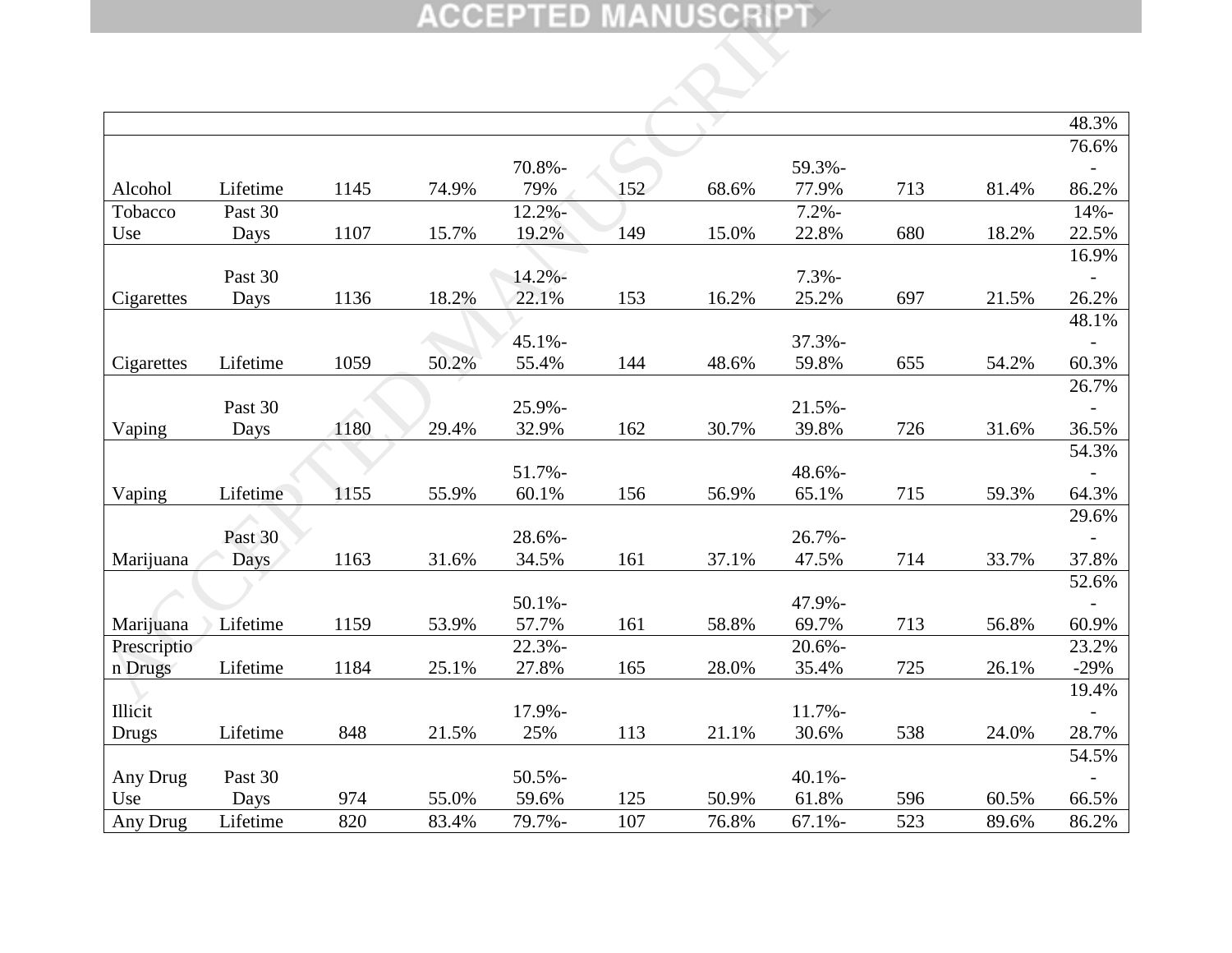|           |          |     |       |            |         | <b>ACCEPTED MANUSCRIPT</b> |           |     |       |                          |
|-----------|----------|-----|-------|------------|---------|----------------------------|-----------|-----|-------|--------------------------|
|           |          |     |       |            |         |                            |           |     |       |                          |
| Use       |          |     |       | 87.1%      |         |                            | 86.6%     |     |       | $\overline{\phantom{a}}$ |
|           |          |     |       |            |         |                            |           |     |       | 93.1%                    |
|           |          |     |       |            |         |                            |           |     |       | 33.5%                    |
| Poly-Drug | Past 30  |     |       | $31.8\%$ - |         |                            | $27.3% -$ |     |       | $\overline{a}$           |
| Use       | Days     | 974 | 36.2% | 40.6%      | 125     | 37.8%                      | 48.2%     | 596 | 39.8% | 46.1%                    |
| Poly-Drug |          |     |       | $66.4% -$  |         |                            | $57.2% -$ |     |       | 72.3%<br>$\blacksquare$  |
| Use       | Lifetime | 820 | 71.3% | 76.2%      | $107\,$ | 67.3%                      | 77.3%     | 523 | 77.5% | 82.8%                    |
|           |          |     |       |            |         |                            |           |     |       |                          |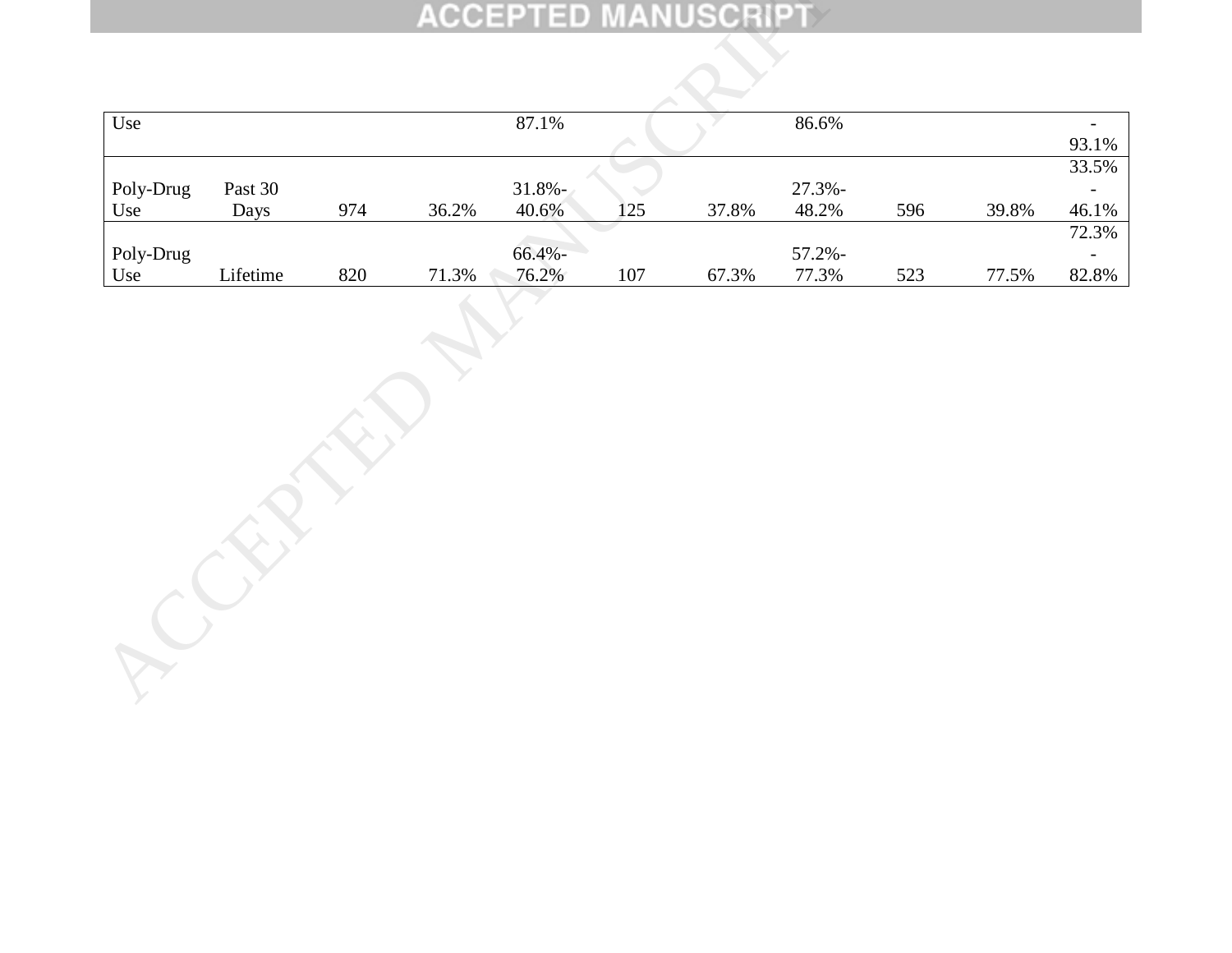## **Table 1 Continued**

|                         |                          |            |                     |           | ACCEPTED MANUSCRIPT $\overline{\phantom{a}}$ |                       |           |  |  |  |  |
|-------------------------|--------------------------|------------|---------------------|-----------|----------------------------------------------|-----------------------|-----------|--|--|--|--|
|                         | <b>Table 1 Continued</b> |            |                     |           |                                              |                       |           |  |  |  |  |
| <b>Male Adolescents</b> |                          |            |                     |           |                                              |                       |           |  |  |  |  |
|                         |                          |            | Questioning (N=199) |           |                                              | Heterosexual (N=6779) |           |  |  |  |  |
|                         |                          | Unweighted | Weighted            |           | Unweighted                                   | Weighted              |           |  |  |  |  |
| <b>Substance</b>        | <b>Timeframe</b>         | N          | <b>Prevalence</b>   | 95%CI     | N                                            | <b>Prevalence</b>     | 95%CI     |  |  |  |  |
|                         | Past 30                  |            |                     | 28.1%-    |                                              |                       | $30.2% -$ |  |  |  |  |
| Alcohol                 | Days                     | 168        | 36.4%               | 44.7%     | 6159                                         | 32.0%                 | 33.8%     |  |  |  |  |
|                         |                          |            |                     | 54.3%-    |                                              |                       | 59.2%-    |  |  |  |  |
| Alcohol                 | Lifetime                 | 182        | 63.6%               | 72.9%     | 6579                                         | 61.6%                 | 64%       |  |  |  |  |
| Tobacco                 | Past 30                  |            |                     | 15.6%-    |                                              |                       | 13.7%-    |  |  |  |  |
| Use                     | Days                     | 165        | 25.7%               | 35.7%     | 6320                                         | 15.8%                 | 18%       |  |  |  |  |
|                         | Past 30                  |            |                     | $11.2% -$ |                                              |                       | $9.8% -$  |  |  |  |  |
| Cigarettes              | Days                     | 175        | 20.3%               | 29.4%     | 6513                                         | 11.5%                 | 13.1%     |  |  |  |  |
|                         |                          |            |                     | $25.6% -$ |                                              |                       | $30.4% -$ |  |  |  |  |
| Cigarettes              | Lifetime                 | 160        | 37.0%               | 48.4%     | 5974                                         | 33.5%                 | 36.7%     |  |  |  |  |
|                         | Past 30                  |            |                     | 19.2%-    |                                              |                       | $22.7% -$ |  |  |  |  |
| Vaping                  | Days                     | 190        | 31.7%               | 44.2%     | 6706                                         | 25.4%                 | 28.2%     |  |  |  |  |
|                         |                          |            |                     | $27.7% -$ |                                              |                       | $43.2% -$ |  |  |  |  |
| Vaping                  | Lifetime                 | 185        | 38.7%               | 49.7%     | 6602                                         | 46.5%                 | 49.9%     |  |  |  |  |
|                         | Past 30                  |            |                     | 20.9%-    |                                              |                       | 20.1%     |  |  |  |  |
| Marijuana               | Days                     | 186        | 29.8%               | 38.7%     | 6659                                         | 23.2%                 | 26.2%     |  |  |  |  |
|                         |                          |            |                     | 28.6%-    |                                              |                       | 36.9%-    |  |  |  |  |
| Marijuana               | Lifetime                 | 181        | 38.8%               | 49.1%     | 6590                                         | 40.2%                 | 43.6%     |  |  |  |  |
| Prescription            |                          |            |                     | $18.1% -$ |                                              |                       | $15.4% -$ |  |  |  |  |
| <b>Drugs</b>            | Lifetime                 | 196        | 27.2%               | 36.2%     | 6707                                         | 17.0%                 | 18.7%     |  |  |  |  |
| Illicit                 |                          |            |                     | $15% -$   |                                              |                       | 13.3%-    |  |  |  |  |
| Drugs                   | Lifetime                 | 128        | 25.5%               | 36%       | 4831                                         | 15.0%                 | 16.7%     |  |  |  |  |
| Any Drug                | Past 30                  |            |                     | 32.7%-    |                                              |                       | $41.6% -$ |  |  |  |  |
| Use                     | Days                     | 147        | 42.7%               | 52.6%     | 5772                                         | 44.2%                 | 46.8%     |  |  |  |  |
| Any Drug                |                          |            |                     | 57%-      |                                              |                       | 68.7%-    |  |  |  |  |
| Use                     | Lifetime                 | 118        | 68.6%               | 80.1%     | 4673                                         | 71.3%                 | 73.9%     |  |  |  |  |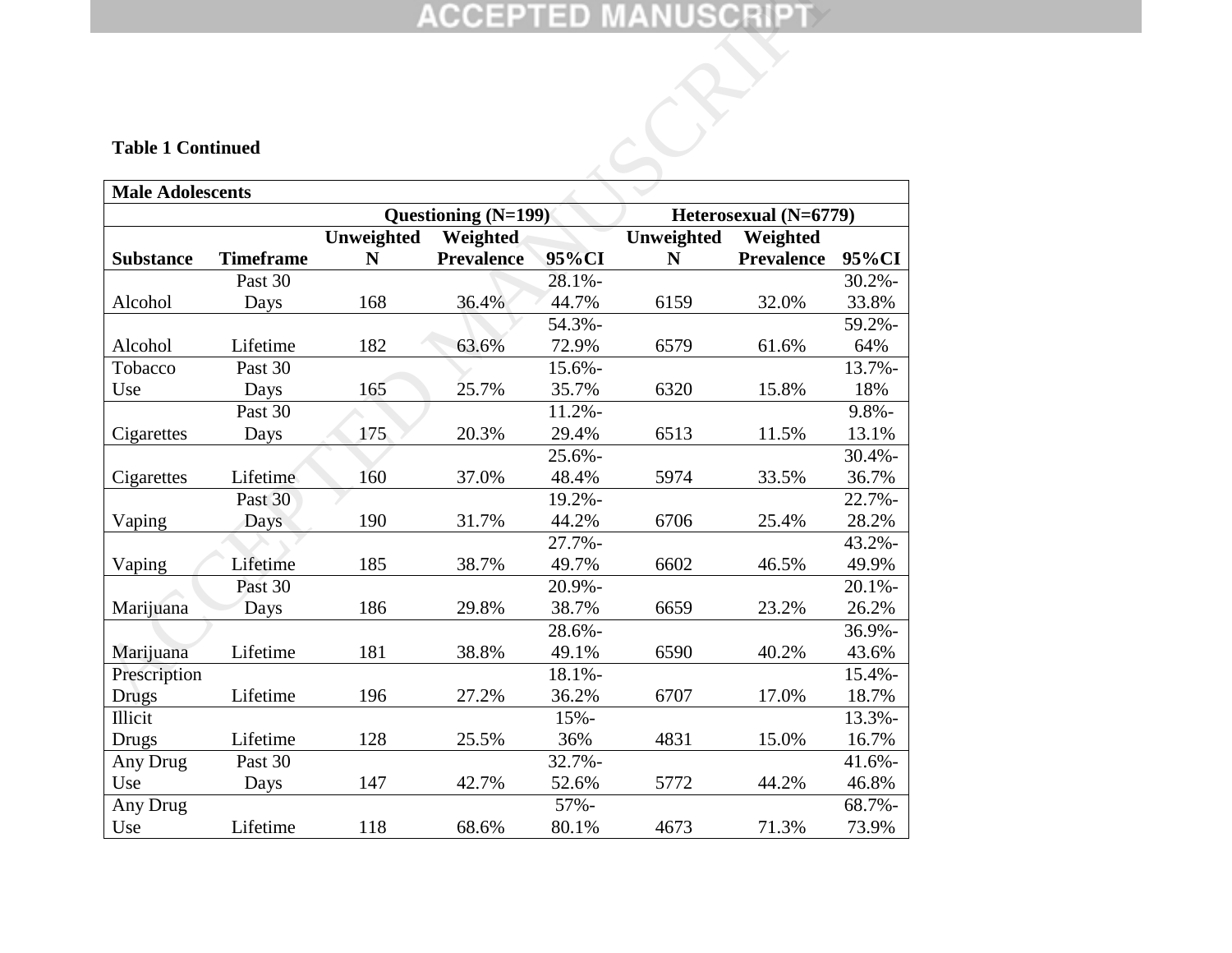|                           |                  |            |                     |           | <b>ACCEPTED MANUSCRIPT</b> |                       |           |
|---------------------------|------------------|------------|---------------------|-----------|----------------------------|-----------------------|-----------|
|                           |                  |            |                     |           |                            |                       |           |
|                           |                  |            |                     |           |                            |                       |           |
|                           |                  |            |                     |           |                            |                       |           |
| Poly-Drug                 | Past 30          |            |                     | 19.9%-    |                            |                       | $26.4% -$ |
| Use                       | Days             | 147        | 30.1%               | 40.4%     | 5772                       | 29.0%                 | 31.5%     |
| Poly-Drug                 |                  |            |                     | 44.2%-    |                            |                       | 48.6%-    |
| Use                       | Lifetime         | 118        | 55.5%               | 66.8%     | 4673                       | 52.6%                 | 56.5%     |
|                           |                  |            |                     |           |                            |                       |           |
| <b>Female Adolescents</b> |                  |            |                     |           |                            |                       |           |
|                           |                  |            | Questioning (N=296) |           |                            | Heterosexual (N=6105) |           |
|                           |                  | Unweighted | Weighted            |           | Unweighted                 | Weighted              |           |
| <b>Substance</b>          | <b>Timeframe</b> | N          | <b>Prevalence</b>   | 95%CI     | N                          | <b>Prevalence</b>     | 95%CI     |
|                           | Past 30          |            |                     | $25.4% -$ |                            |                       | 28%-      |
| Alcohol                   | Days             | 265        | 33.2%               | 41%       | 5621                       | 32.3%                 | 36.5%     |
|                           |                  |            |                     | $51.4% -$ |                            |                       | 59.7%-    |
| Alcohol                   | Lifetime         | 280        | 60.6%               | 69.7%     | 5974                       | 63.8%                 | 67.9%     |
| Tobacco                   | Past 30          |            |                     | $5% -$    |                            |                       | $6% -$    |
| Use                       | Days             | 278        | 9.5%                | 14.1%     | 5792                       | 7.7%                  | 9.3%      |
|                           | Past 30          |            |                     | $5.6% -$  |                            |                       | $6% -$    |
| Cigarettes                | Days             | 286        | 10.5%               | 15.5%     | 5942                       | 7.9%                  | 9.7%      |
|                           |                  |            |                     | $33.2% -$ |                            |                       | 22.3%     |
| Cigarettes                | Lifetime         | 260        | 40.5%               | 47.8%     | 5458                       | 27.1%                 | 31.9%     |
|                           | Past 30          |            |                     | $17.1% -$ |                            |                       | 18.8%-    |
| Vaping                    | Days             | 292        | 22.9%               | 28.6%     | 6038                       | 21.0%                 | 23.3%     |
|                           |                  |            |                     | 38%-      |                            |                       | $37.4% -$ |
| Vaping                    | Lifetime         | 284        | 46.4%               | 54.9%     | 5963                       | 41.4%                 | 45.4%     |
|                           | Past 30          |            |                     | 18.3%-    |                            |                       | $15.2% -$ |
| Marijuana                 | Days             | 288        | 23.3%               | 28.4%     | 6063                       | 17.8%                 | 20.4%     |
|                           |                  |            |                     | $36.2% -$ |                            |                       | $30.3%$ - |
| Marijuana                 | Lifetime         | 285        | 44.0%               | 51.8%     | 6016                       | 34.4%                 | 38.5%     |
| Prescription              |                  |            |                     | $15.1% -$ |                            |                       | $12.4% -$ |
| Drugs                     | Lifetime         | 294        | 20.9%               | 26.6%     | 6064                       | 13.8%                 | 15.1%     |
| Illicit                   |                  |            |                     | $10.6% -$ |                            |                       | 7.9%-     |
| Drugs                     | Lifetime         | 197        | 14.8%               | 19%       | 4421                       | 10.0%                 | 12.1%     |
| Any Drug                  | Past 30          |            |                     | $36.2% -$ |                            |                       | 36%-      |
| Use                       | Days             | 253        | 43.8%               | 51.5%     | 5324                       | 40.2%                 | 44.4%     |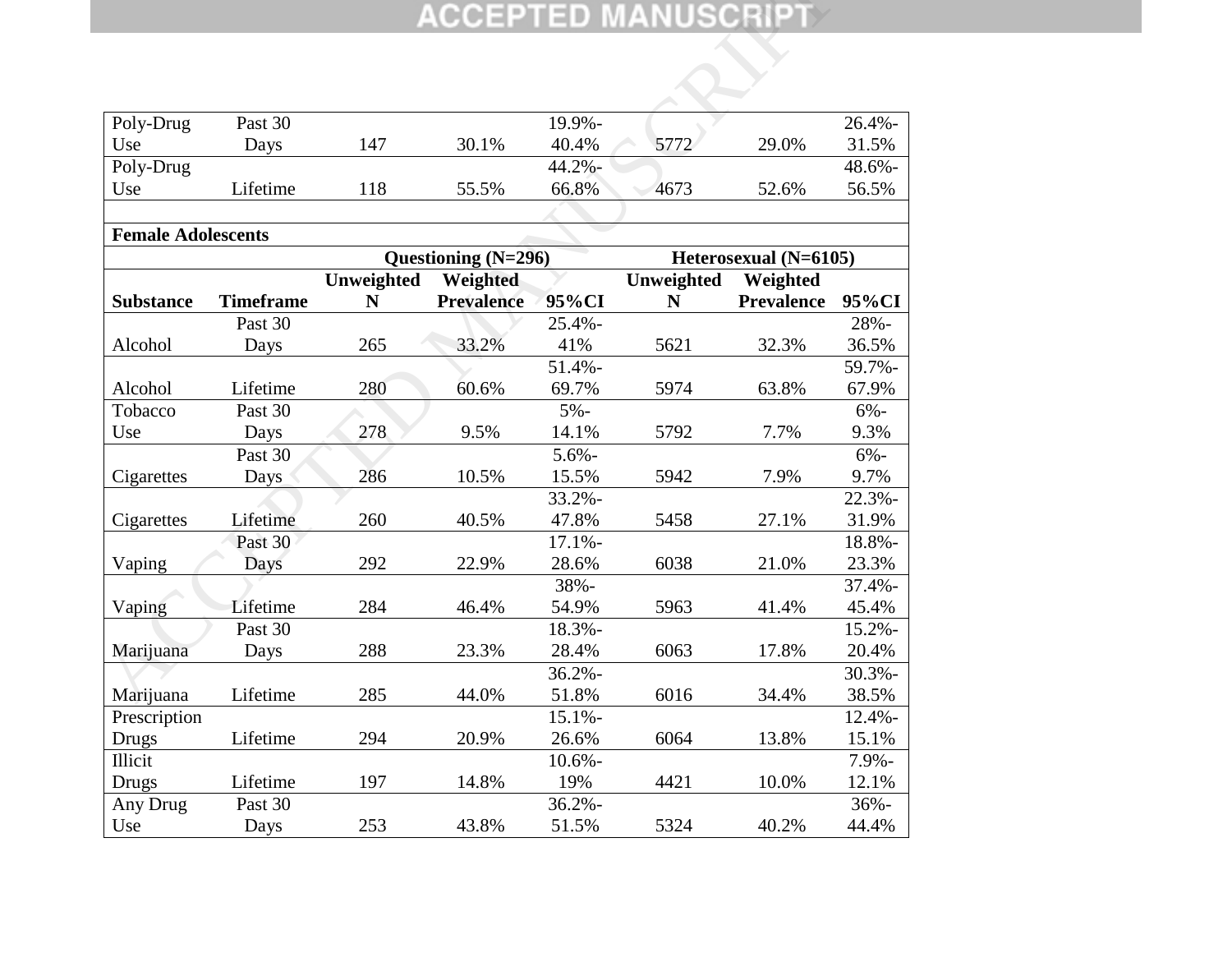| Any Drug  |          |     |       | $61.9\%$ - |      |       | $66.1\%$  |
|-----------|----------|-----|-------|------------|------|-------|-----------|
| Use       | Lifetime | 190 | 69.8% | 77.8%      | 4320 | 71.0% | 75.8%     |
| Poly-Drug | Past 30  |     |       | $21% -$    |      |       | $19.4% -$ |
| Use       | Davs     | 253 | 27.0% | 33%        | 5324 | 22.5% | 25.7%     |
| Poly-Drug |          |     |       | $47.2\%$ - |      |       | 44.3%-    |
| Use       | Lifetime | 190 | 56.5% | 65.7%      | 4320 | 49.7% | 55.1%     |

Caption: Risk ratios for each substance use outcome compared to heterosexual peers of the same sex, i.e., gay males were compared to heterosexual males and lesbian females were compared to heterosexual females, are presented. The risk ratios are based upon data from the NYRBS and are adjusted for the NYRBS complex survey design. Tobacco use includes cigarette, cigar, smokeless tobacco, and e-cigarette use. Prescription drug use refers only to use not recommended by a healthcare professional. Illicit drug use includes cocaine, ecstasy, hallucinogens, heroin, inhalants, marijuana, methamphetamine, prescription drugs, steroids and synthetic marijuana use. Lifetime aggregate measures (i.e., lifetime any drug use and lifetime poly-drug use) account for all drug use outcomes that were measured at the lifetime timeframe. The NYRBS contains the responses of 15,624 adolescents. Among these responses, 921 did not report their sexual orientation, and 118 did not report their sex. After list wise deletion for sex and/or sexual orientation, the relevant sample size is 14,612.  $\frac{\text{Avg Drug}}{\text{PolyDrug}}$ <br>
Lifetime 190 69.8% 77.8% 4320 71.0%<br>
Use Lifetime 190 69.8% 77.8% 4320 71.0%<br>
Use Days 253 27.0% 33% 5324 22.5%<br>
Use Lifetime 190 56.5% 65.7% 4320 49.7%<br>
Use Lifetime 190 56.5% 65.7% 4320 49.7%<br>
Caption

**Table 2.** Relative Risk of Substance Use among Lesbian, Gay, Bisexual, and Questioning Adolescents

**Male Adolescents**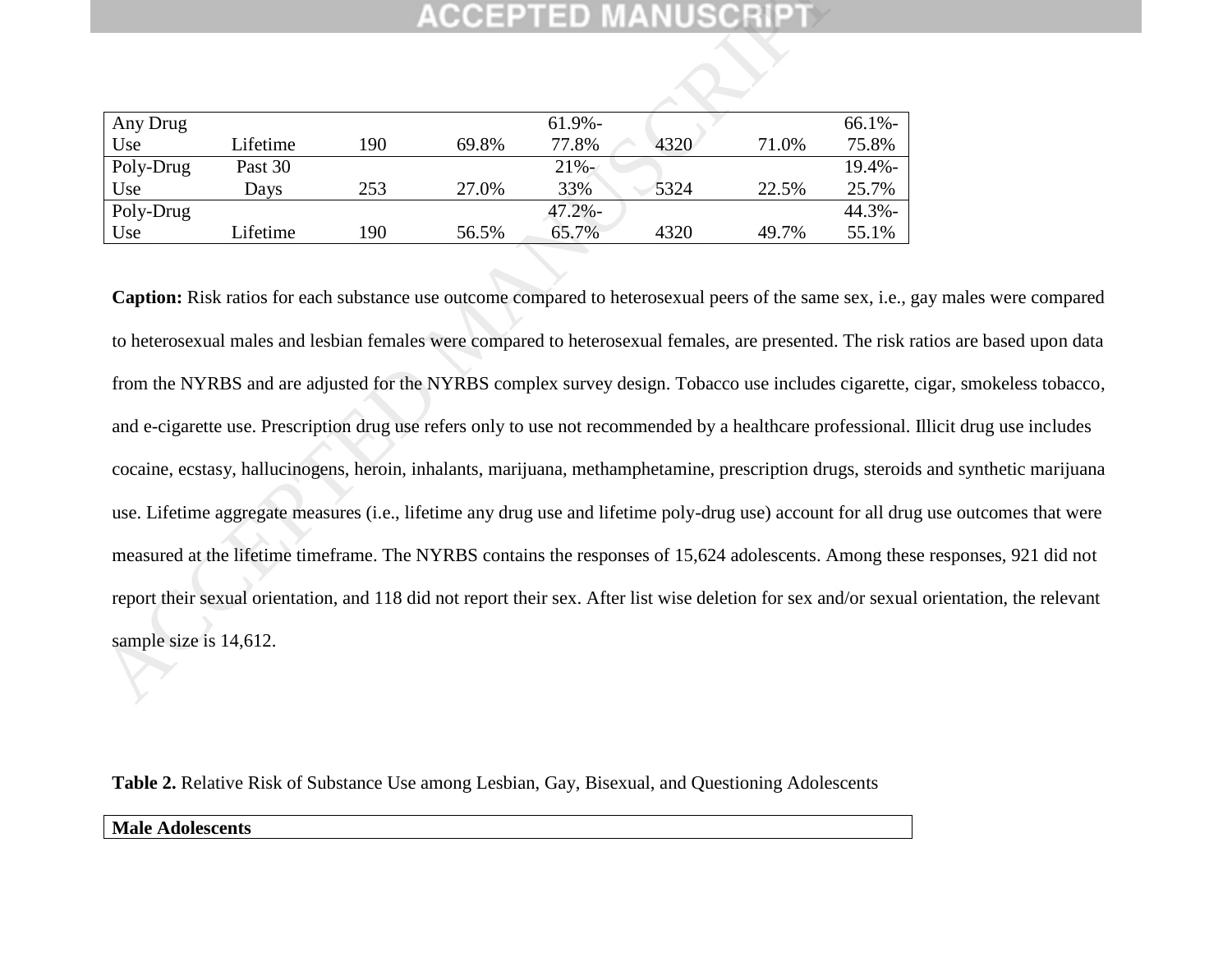|                  |                  |           |                        |           | <b>ACCEPTED MANUSCRIPT</b> |           |                    |           |                    |
|------------------|------------------|-----------|------------------------|-----------|----------------------------|-----------|--------------------|-----------|--------------------|
|                  |                  |           |                        |           |                            |           |                    |           |                    |
|                  |                  |           | <b>Sexual Minority</b> |           | Gay                        |           | <b>Bisexual</b>    |           | Questioning        |
| <b>Substance</b> | <b>Timeframe</b> | <b>RR</b> | $(N=531)$<br>95%CI     | <b>RR</b> | $(N=154)$<br>95%CI         | <b>RR</b> | $(N=178)$<br>95%CI | <b>RR</b> | $(N=199)$<br>95%CI |
|                  | Past 30          |           | $0.92 -$               |           | $0.67 -$                   |           | $0.78 -$           |           | $0.85 -$           |
| Alcohol          | Days             | 1.18      | 1.46                   | 1.23      | 1.91                       | 1.09      | 1.44               | 1.24      | 1.67               |
|                  |                  |           |                        |           | $0.99 -$                   |           | $0.71 -$           |           | $0.9 -$            |
| Alcohol          | Lifetime         | 1.06      | $0.9 - 1.21$           | 1.22      | 1.4                        | 0.9       | 1.09               | 1.09      | 1.28               |
| Tobacco          | Past 30          |           | $0.53 -$               |           | $0.22 -$                   |           | $0.42 -$           |           | $0.61 -$           |
| Use              | Days             | 0.88      | 1.35                   | 0.65      | 1.48                       | 0.79      | 1.34               | 1.22      | 2.11               |
|                  | Past 30          |           | $0.71 -$               |           | $0.41 -$                   |           | $0.69 -$           |           | $0.62 -$           |
| Cigarettes       | Days             | 1.22      | 1.93                   | 1.07      | 2.20                       | 1.32      | 2.22               | 1.31      | 2.39               |
|                  |                  |           | $0.84 -$               |           | $0.48 -$                   |           | $0.94 -$           |           | $0.82 -$           |
| Cigarettes       | Lifetime         | 1.17      | 1.55                   | 0.94      | 1.51                       | 1.33      | 1.75               | 1.18      | 1.59               |
|                  | Past 30          |           |                        |           | $0.41 -$                   |           | $0.5 -$            |           | $0.75 -$           |
| Vaping           | Days             | 0.97      | $0.7 - 1.29$           | 0.7       | 1.08                       | 0.93      | 1.52               | 1.23      | 1.82               |
|                  |                  |           | $0.72 -$               |           | $0.5 -$                    |           | $0.63 -$           |           | $0.59 -$           |
| Vaping           | Lifetime         | 0.87      | 1.04                   | 0.86      | 1.26                       | 0.89      | 1.17               | 0.88      | 1.20               |
|                  | Past 30          |           |                        |           | $0.58 -$                   |           | $0.67 -$           |           | $0.82 -$           |
| Marijuana        | Days             | 1.12      | $0.8 - 1.55$           | 1.04      | 1.63                       | 1.05      | 1.52               | 1.27      | 1.83               |
|                  |                  |           |                        |           | $0.65 -$                   |           | $0.66 -$           |           | $0.72 -$           |
| Marijuana        | Lifetime         | 1.02      | $0.8 - 1.26$           | 1.1       | 1.57                       | 0.96      | 1.32               | 1.02      | 1.34               |
| Prescription     |                  |           |                        |           | $1.13-$                    |           | $0.66 -$           |           | $0.93 -$           |
| <b>Drugs</b>     | Lifetime         | 1.52      | 1.06-2.1               | 1.97      | 3.04                       | 1.29      | 2.16               | 1.45      | 2.13               |
| Illicit          |                  |           | $0.93 -$               |           | $0.80 -$                   |           | $0.68 -$           |           | $0.88 -$           |
| Drugs            | Lifetime         | 1.42      | 2.04                   | 1.67      | 2.88                       | 1.17      | 1.83               | 1.54      | 2.44               |
| Any Drug         | Past 30          |           | $0.82 -$               |           | $0.51 -$                   |           | $0.74 -$           |           | $0.77 -$           |
| Use              | Days             | 1.05      | 1.30                   | 1.01      | 1.57                       | 1.06      | 1.4                | 1.07      | 1.39               |
| Any Drug         |                  |           | $0.89 -$               |           | $1.01 -$                   |           | $0.73-$            |           | $0.8 -$            |
| Use              | Lifetime         | 1.02      | 1.13                   | 1.18      | 1.3                        | 0.93      | 1.1                | 0.98      | 1.15               |
| Poly-Drug<br>Use | Past 30          | 0.96      | $0.72 -$               | 0.84      | $0.37 -$<br>1.52           | 0.97      | $0.69 -$           |           | $0.68 -$           |
| Poly-Drug        | Days             |           | 1.24<br>$0.92 -$       |           | $0.61 -$                   |           | 1.29<br>$0.82 -$   | 1.07      | 1.56<br>$0.78 -$   |
| Use              | Lifetime         | 1.05      | 1.18                   | 1.01      | 1.39                       | 1.04      | 1.27               | 1.08      | 1.38               |
|                  |                  |           |                        |           |                            |           |                    |           |                    |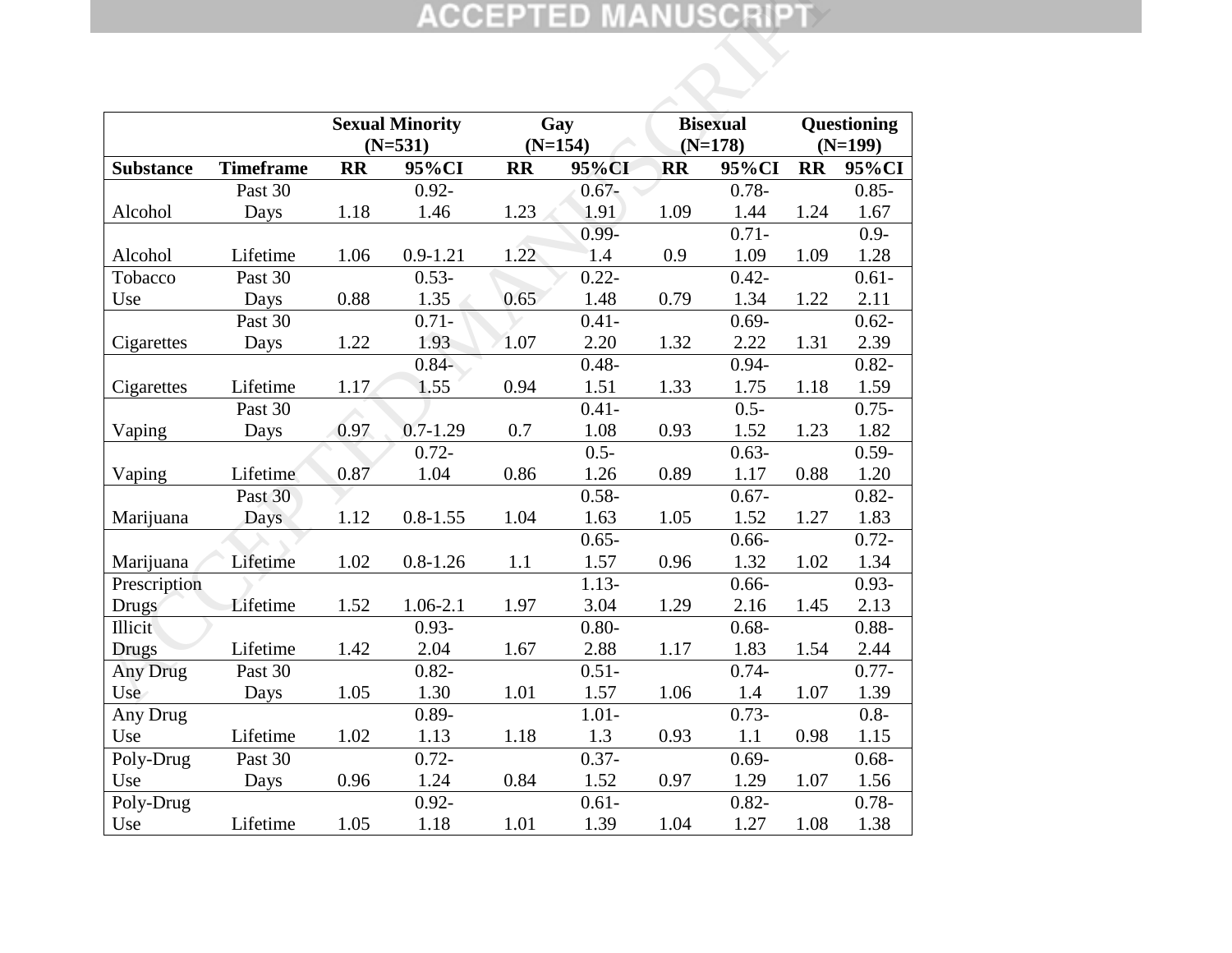|                           |                  |           |                        |           | ACCEPTED MANUSCRIPT |           |                 |           |             |
|---------------------------|------------------|-----------|------------------------|-----------|---------------------|-----------|-----------------|-----------|-------------|
|                           |                  |           |                        |           |                     |           |                 |           |             |
|                           |                  |           |                        |           |                     |           |                 |           |             |
|                           |                  |           |                        |           |                     |           |                 |           |             |
| <b>Female Adolescents</b> |                  |           |                        |           |                     |           |                 |           |             |
|                           |                  |           | <b>Sexual Minority</b> |           | Lesbian             |           | <b>Bisexual</b> |           | Questioning |
|                           |                  |           | $(N=1,197)$            |           | $(N=167)$           |           | $(N=734)$       |           | $(N=296)$   |
| <b>Substance</b>          | <b>Timeframe</b> | <b>RR</b> | 95%CI                  | <b>RR</b> | 95%CI               | <b>RR</b> | 95%CI           | <b>RR</b> | 95%CI       |
|                           | Past 30          |           | $1.07 -$               |           | $0.62 -$            |           | $1.04 -$        |           | $0.87 -$    |
| Alcohol                   | Days             | 1.23      | 1.40                   | 1.03      | 1.51                | 1.29      | 1.59            | 1.16      | 1.5         |
|                           |                  |           | $1.07 -$               |           | $0.82 -$            |           | $1.14-$         |           | $0.84 -$    |
| Alcohol                   | Lifetime         | 1.17      | 1.29                   | 1.03      | 1.23                | 1.26      | 1.38            | 0.98      | 1.12        |
| Tobacco                   | Past 30          |           | $1.32 -$               |           |                     |           | $1.75 -$        |           | $0.58 -$    |
| Use                       | Days             | 1.99      | 2.88                   | 1.68      | $0.79 - 3$          | 2.34      | 3.06            | 1.21      | 2.19        |
|                           | Past 30          |           | $1.52 -$               |           | $0.89 -$            |           | $2.09 -$        |           | $0.61 -$    |
| Cigarettes                | Days             | 2.25      | 3.22                   | 1.84      | 3.26                | 2.74      | 3.52            | 1.14      | 1.93        |
|                           |                  |           | 1.59-                  |           | $1.02 -$            |           | $1.7-$          |           | $1.15 -$    |
| Cigarettes                | Lifetime         | 1.88      | 2.22                   | 1.58      | 2.24                | 2.04      | 2.44            | 1.57      | 2.05        |
|                           | Past 30          |           | $1.12 -$               |           | $0.93 -$            |           | $1.18 -$        |           | $0.79 -$    |
| Vaping                    | Days             | 1.36      | 1.65                   | 1.43      | 2.04                | 1.44      | 1.72            | 1.12      | 1.5         |
|                           |                  |           | 1.19-                  |           | $0.97 -$            |           | $1.26 -$        |           | $0.94 -$    |
| Vaping                    | Lifetime         | 1.35      | 1.51                   | 1.22      | 1.49                | 1.43      | 1.6             | 1.18      | 1.43        |
|                           | Past 30          |           | $1.41 -$               |           | $0.96 -$            |           | $1.58 -$        |           | $0.93 -$    |
| Marijuana                 | Days             | 1.71      | 2.05                   | 1.53      | 2.23                | 1.87      | 2.19            | 1.38      | 1.95        |
|                           |                  |           |                        |           | $1.03 -$            |           | $1.5 -$         |           | $0.97 -$    |
| Marijuana                 | Lifetime         | 1.59      | 1.4-1.79               | 1.47      | 1.93                | 1.7       | 1.92            | 1.34      | 1.75        |
| Prescription              |                  |           | $1.41 -$               |           | $1.02 -$            |           | $1.52 -$        |           | 1.08-       |
| Drugs                     | Lifetime         | 1.7       | 2.03                   | 1.58      | 2.32                | 1.77      | 2.03            | 1.59      | 2.2         |
| Illicit                   |                  |           | $1.52 -$               |           | $0.77 -$            |           | 1.88-           |           | $1.06 -$    |
| <b>Drugs</b>              | Lifetime         | 2.13      | 2.90                   | 1.62      | 2.87                | 2.41      | 3.03            | 1.62      | 2.36        |
| Any Drug                  | Past 30          |           | $1.16-$                |           | $0.79 -$            |           | $1.28 -$        |           | $0.87 -$    |
| Use                       | Days             | 1.35      | 1.56                   | 1.12      | 1.47                | 1.48      | 1.69            | 1.13      | 1.39        |
| Any Drug                  |                  |           | 1.08-                  |           | $0.84 -$            |           | $1.15 -$        |           | $0.88 -$    |
| Use                       | Lifetime         | 1.15      | 1.23                   | 1.02      | 1.18                | 1.22      | 1.31            | 1.01      | 1.13        |
| Poly-Drug                 | Past 30          |           |                        |           | $0.93 -$            |           | 1.44-           |           | 1.09-       |
| Use                       | Days             | 1.62      | 1.3-2.00               | 1.48      | 2.16                | 1.72      | 2.02            | 1.40      | 1.76        |